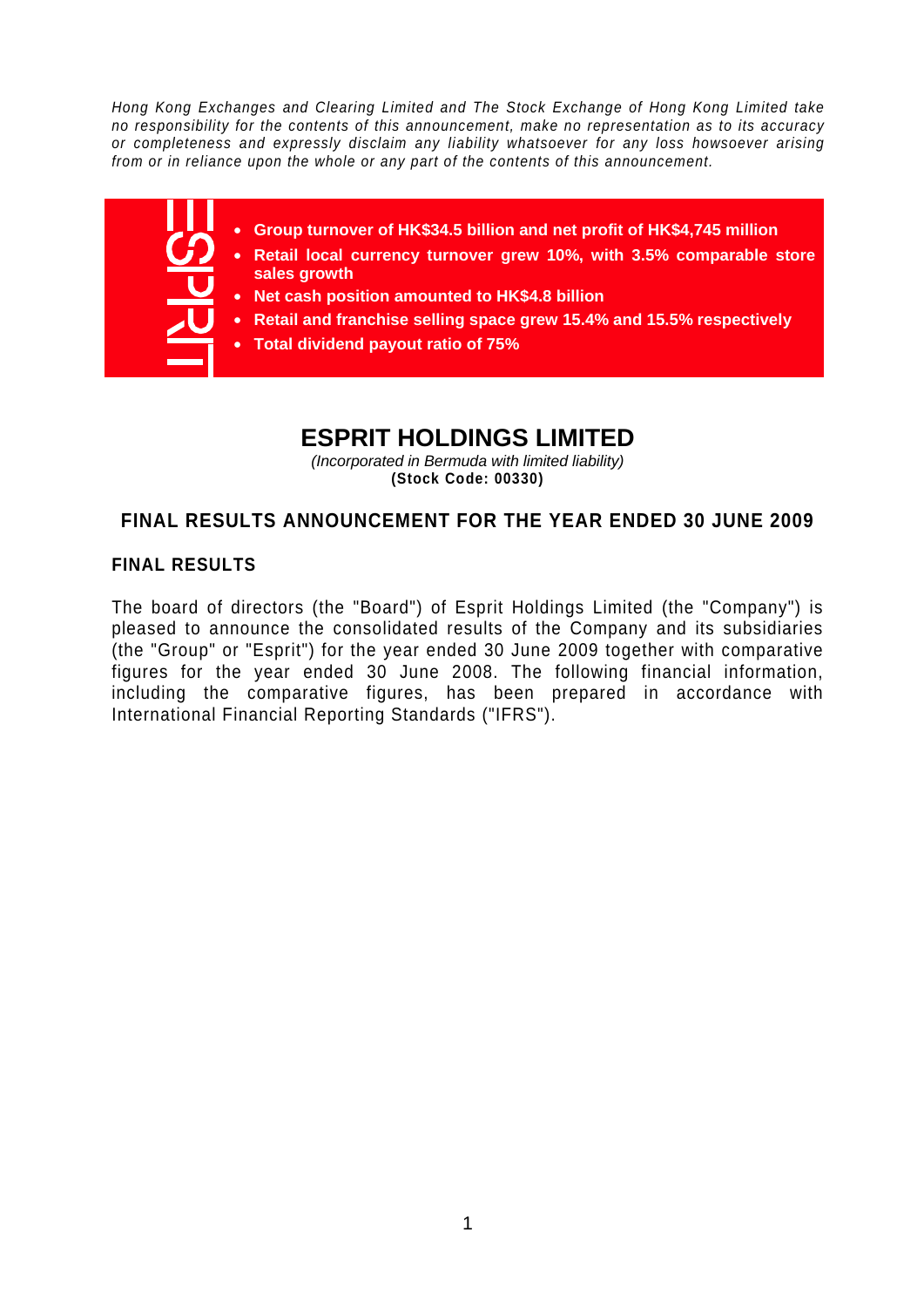# **CONSOLIDATED INCOME STATEMENT**

|                                            |                | For the year ended 30 June |              |  |
|--------------------------------------------|----------------|----------------------------|--------------|--|
|                                            |                | 2009                       | 2008         |  |
|                                            | <b>Notes</b>   | <b>HK\$</b> million        | HK\$ million |  |
| <b>Turnover</b>                            | $\overline{2}$ | 34,485                     | 37,227       |  |
| Cost of goods sold                         |                | (16, 523)                  | (17, 257)    |  |
| <b>Gross profit</b>                        |                | 17,962                     | 19,970       |  |
| Staff costs                                |                | (4,051)                    | (4, 203)     |  |
| Occupancy costs                            |                | (3, 310)                   | (3,004)      |  |
| Logistics expenses                         |                | (1, 246)                   | (1, 360)     |  |
| Advertising expenses                       |                | (643)                      | (629)        |  |
| Depreciation                               |                | (771)                      | (750)        |  |
| Other operating costs                      |                | (2, 212)                   | (2, 303)     |  |
| <b>Operating profit</b>                    | 3              | 5,729                      | 7,721        |  |
| Interest income                            |                | 87                         | 190          |  |
| Share of results of associates             |                | 161                        | 145          |  |
| <b>Profit before taxation</b>              |                | 5,977                      | 8,056        |  |
| <b>Taxation</b>                            | $\overline{4}$ | (1, 232)                   | (1,606)      |  |
| <b>Profit attributable to shareholders</b> |                | 4,745                      | 6,450        |  |
| <b>Dividends</b>                           | 5              | 3,551                      | 5,219        |  |
| <b>Earnings per share</b>                  |                |                            |              |  |
| - Basic                                    | 6              | HK\$3.81                   | HK\$5.21     |  |
| - Diluted                                  | 6              | HK\$3.81                   | HK\$5.15     |  |
| Dividend per share                         |                | HK\$2.85                   | HK\$4.20     |  |
|                                            |                |                            |              |  |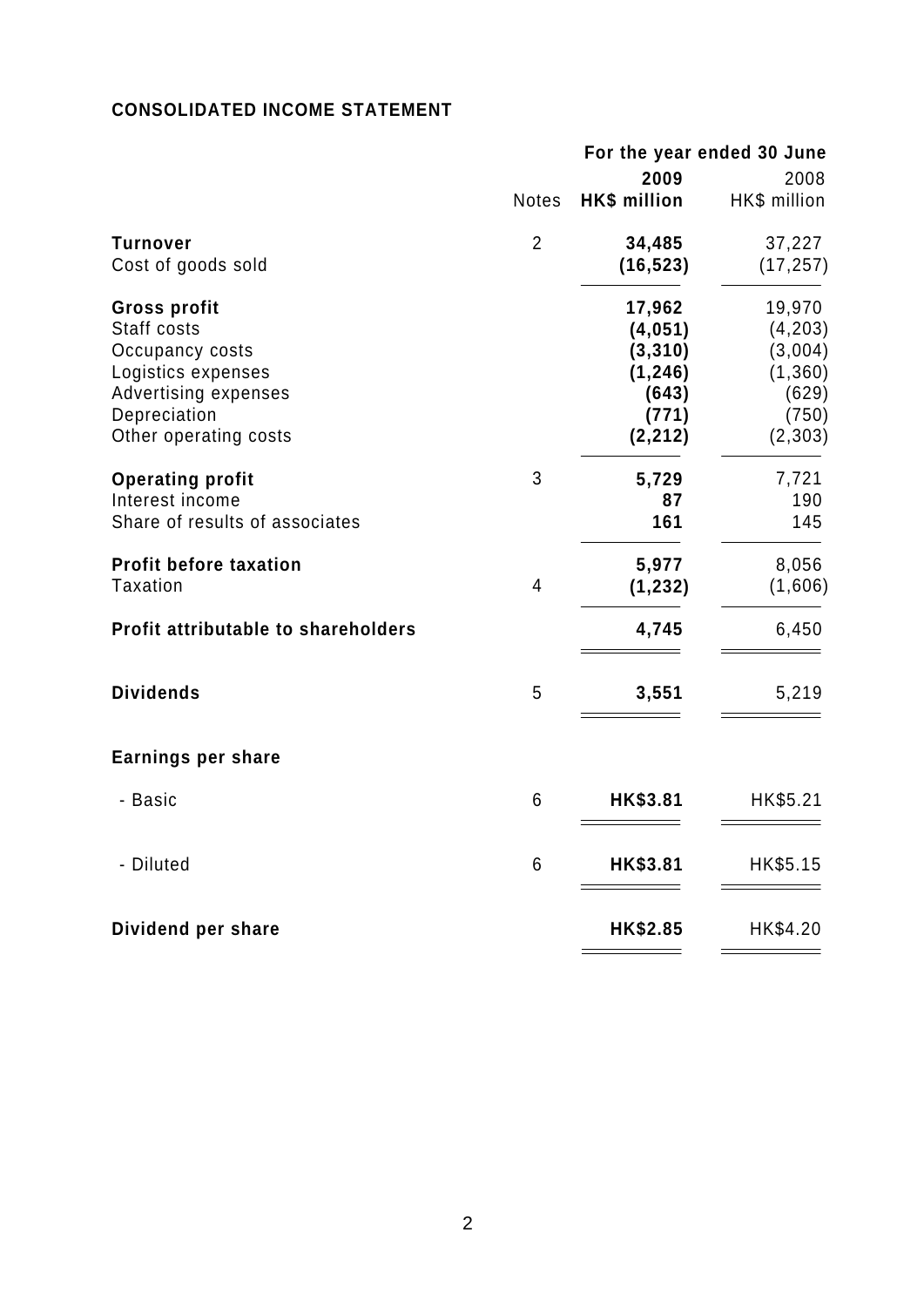# **CONSOLIDATED BALANCE SHEET**

|                                                            |       |              | As at 30 June |
|------------------------------------------------------------|-------|--------------|---------------|
|                                                            |       | 2009         | 2008          |
|                                                            | Notes | HK\$ million | HK\$ million  |
| <b>Non-current assets</b>                                  |       |              |               |
| Intangible assets                                          |       | 2,061        | 2,121         |
|                                                            |       |              |               |
| Property, plant and equipment<br>Other investments         |       | 4,228        | 3,395         |
| Investments in associates                                  |       | 7<br>522     | 7             |
|                                                            |       | 165          | 583           |
| Prepaid lease payments                                     |       |              | 170           |
| Deferred tax assets                                        |       | 408          | 510           |
|                                                            |       | 7,391        | 6,786         |
| <b>Current assets</b>                                      |       |              |               |
| Inventories                                                |       | 2,997        | 3,170         |
| Debtors, deposits and prepayments                          | 7     | 4,392        | 5,332         |
| Amounts due from associates                                |       | 71           | 83            |
| Cash and cash equivalents                                  |       | 4,840        | 6,521         |
|                                                            |       |              |               |
|                                                            |       | 12,300       | 15,106        |
| <b>Current liabilities</b>                                 |       |              |               |
| Creditors and accrued charges                              | 8     | 3,849        | 4,571         |
| <b>Taxation</b>                                            |       | 1,142        | 989           |
|                                                            |       |              |               |
|                                                            |       | 4,991        | 5,560         |
| <b>Net current assets</b>                                  |       | 7,309        | 9,546         |
|                                                            |       |              |               |
| <b>Total assets less current liabilities</b>               |       | 14,700       | 16,332        |
|                                                            |       |              |               |
| <b>Equity</b>                                              |       |              |               |
| Share capital                                              |       | 125          | 124           |
| Reserves                                                   |       | 14,284       | 15,820        |
| <b>Total equity</b>                                        |       | 14,409       | 15,944        |
|                                                            |       |              |               |
| <b>Non-current liabilities</b><br>Deferred tax liabilities |       | 291          | 388           |
|                                                            |       |              |               |
|                                                            |       | 14,700       | 16,332        |
|                                                            |       |              |               |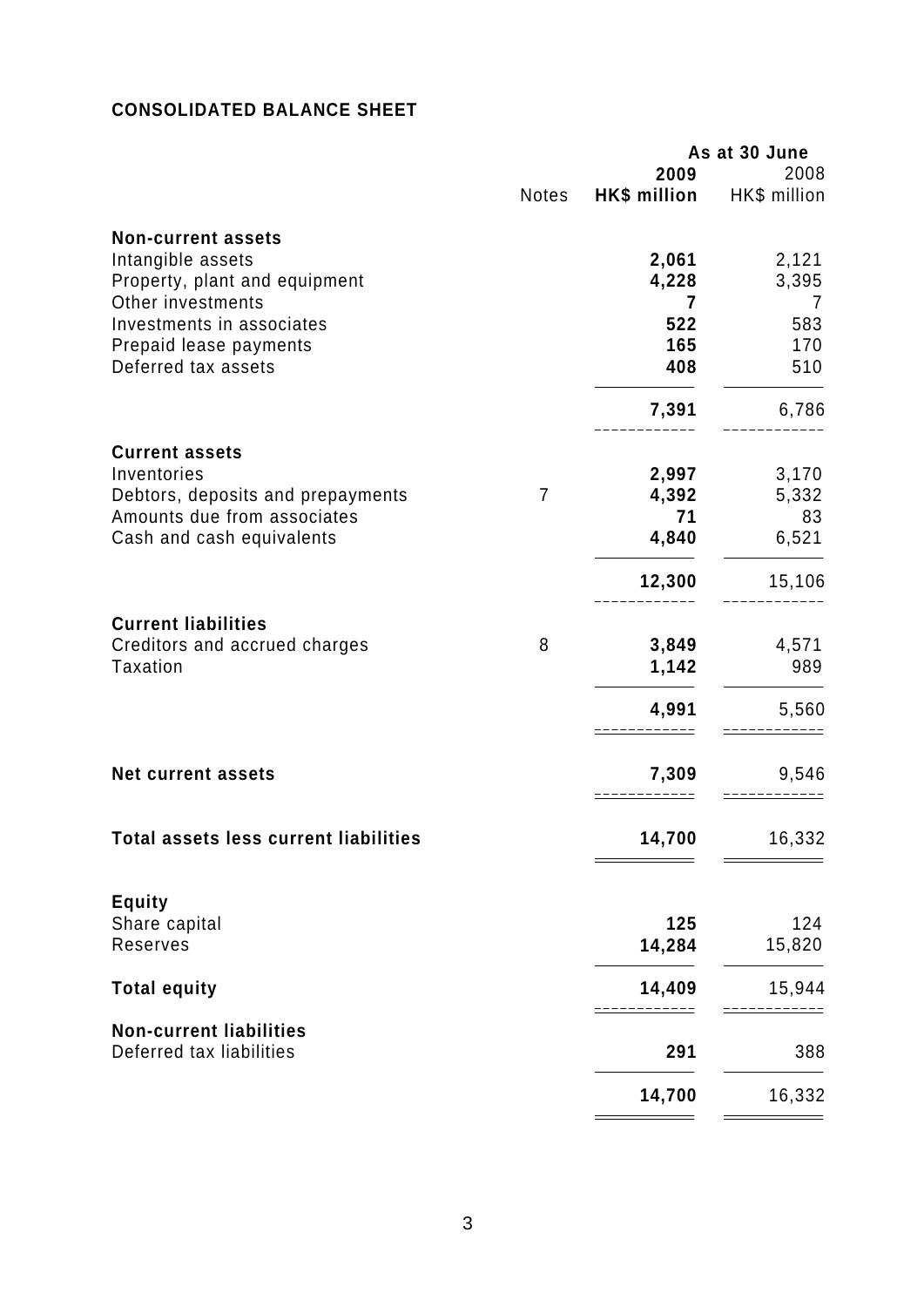## **NOTES TO THE CONSOLIDATED FINANCIAL STATEMENTS**

#### **1. Basis of preparation**

These consolidated financial statements of the Group have been prepared in accordance with IFRS.

In the current financial year, the Group has adopted International Financial Reporting Interpretations Committee ("IFRIC") Interpretation 13 "Customer Loyalty Programmes" which is effective for the Group's annual accounting period commencing 1 July 2008.

IFRIC 13 addresses the accounting by entities that provide their customers with incentives to buy goods or services by providing awards as part of a sales transaction. The adoption of this interpretation did not result in any significant change to the Group's accounting policies.

The Group did not early adopt the following International Accounting Standards ("IAS"), IFRS and IFRIC Interpretations that have been issued up to the date of approval of these consolidated financial statements.

|                                                         |                                                                                                                                          | Effective for<br>accounting periods<br>beginning on or<br>after |
|---------------------------------------------------------|------------------------------------------------------------------------------------------------------------------------------------------|-----------------------------------------------------------------|
| IAS 1 (Revised)<br>IAS 23 (Revised)<br>IAS 27 (Revised) | <b>Presentation of Financial Statements</b><br><b>Borrowing Costs</b><br><b>Consolidated and Separate Financial</b><br><b>Statements</b> | 1 January 2009<br>1 January 2009<br>1 July 2009                 |
| IAS 32 and IAS 1<br>(Amendment)                         | <b>Puttable Financial Instruments and</b><br>Obligations Arising on Liquidation                                                          | 1 January 2009                                                  |
| IAS 39 (Amendment)                                      | Eligible Hedged Items                                                                                                                    | 1 July 2009                                                     |
| <b>IFRS 1 (Revised)</b>                                 | First-time Adoption of International<br><b>Financial Reporting Standards</b>                                                             | 1 July 2009                                                     |
| <b>IFRS 1 and IAS 27</b><br>(Amendment)                 | Cost of an Investment in a<br>Subsidiary, Jointly Controlled<br><b>Entity or Associate</b>                                               | 1 January 2009                                                  |
| <b>IFRS 2 (Amendment)</b>                               | <b>Share-based Payment Vesting</b><br><b>Conditions and Cancellations</b>                                                                | 1 January 2009                                                  |
| <b>IFRS 3 (Revised)</b>                                 | <b>Business Combinations</b>                                                                                                             | 1 July 2009                                                     |
| <b>IFRS 7 (Amendment)</b>                               | <b>Improving Disclosures about</b><br><b>Financial Instruments</b>                                                                       | 1 January 2009                                                  |
| IFRS 8                                                  | <b>Operating Segments</b>                                                                                                                | 1 January 2009                                                  |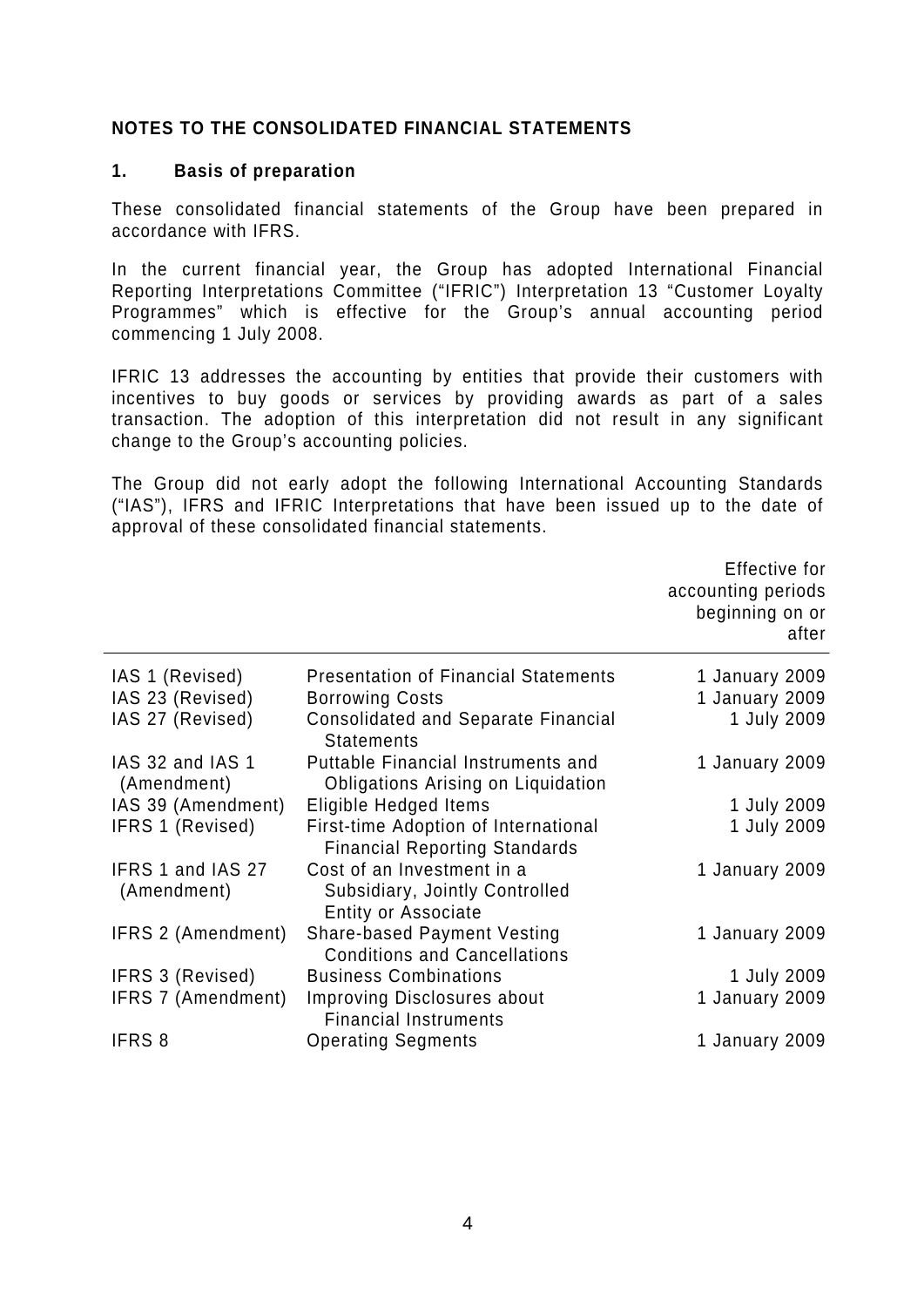| <b>IFRIC 15</b>                  | Agreements for the Construction of                              | 1 January 2009                                |
|----------------------------------|-----------------------------------------------------------------|-----------------------------------------------|
| <b>IFRIC 16</b>                  | <b>Real Estate</b><br>Hedges of a Net Investment in a           | 1 October 2008                                |
| <b>IFRIC 17</b>                  | <b>Foreign Operation</b><br>Distributions of Non-cash Assets to | 1 July 2009                                   |
| IFRIC 18                         | Owners<br><b>Transfers of Assets from Customers</b>             | Transfers of assets                           |
|                                  |                                                                 | from customers on or<br>after 1 July 2009     |
| Various IASs and<br><b>IFRSs</b> | <b>Improvements to IFRSs</b>                                    | 1 January 2009 or <sup>*</sup><br>1 July 2009 |

\* All the amendments will be effective for accounting periods beginning on or after 1 January 2009 except the amendments to IFRS 5 "Non-current Assets Held for Sale and Discontinued Operations" which will be effective for accounting periods beginning on or after 1 July 2009.

## **2. Turnover and segment information**

The Group is principally engaged in wholesale and retail distribution and licensing of quality fashion and life-style products designed under its own internationally-known Esprit brand name.

|                                                          | 2009<br>HK\$ million | 2008<br>HK\$ million |
|----------------------------------------------------------|----------------------|----------------------|
| Turnover<br>Sales of goods<br>Licensing and other income | 34,257<br>228        | 36,998<br>229        |
|                                                          | 34,485               | 37,227               |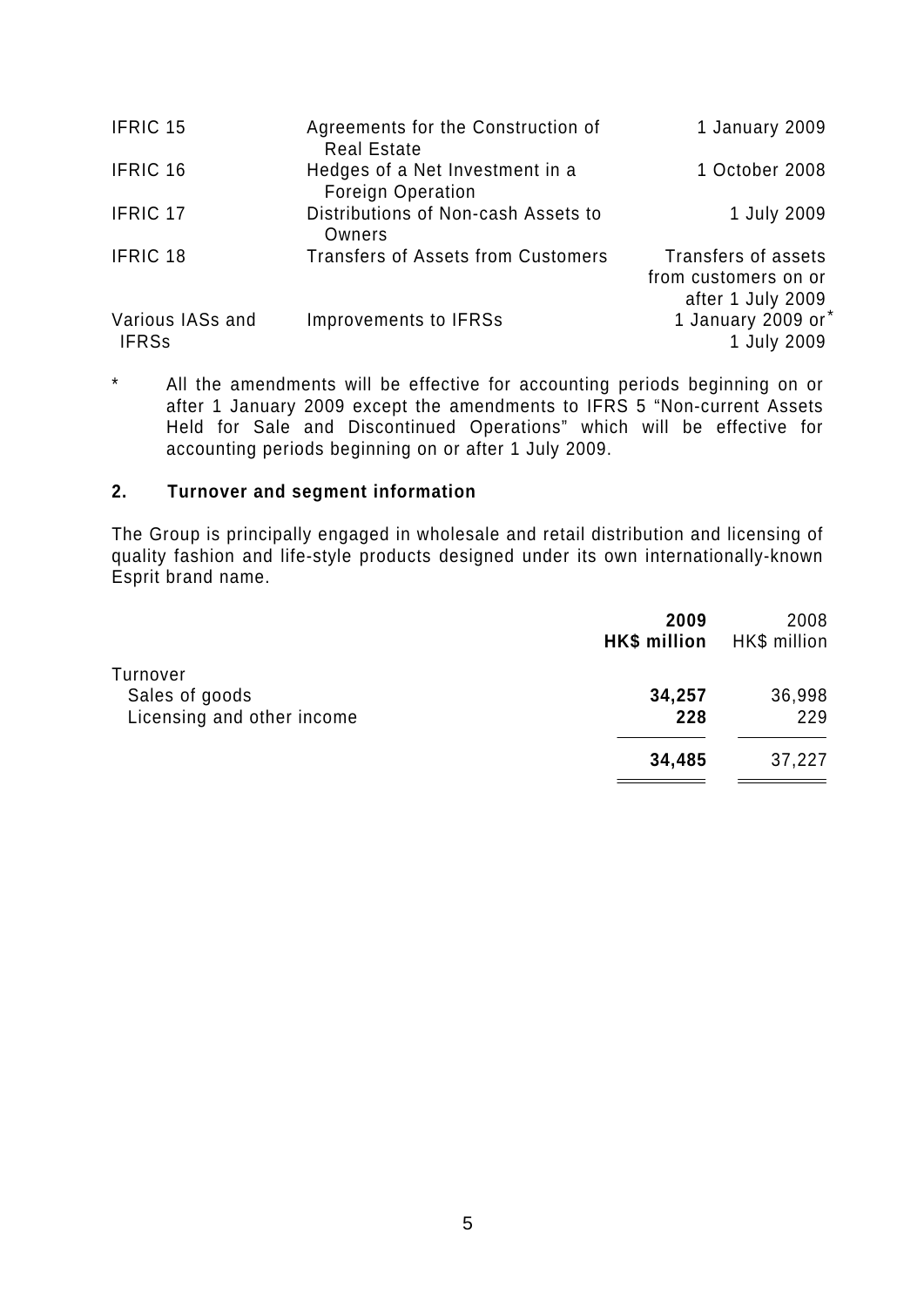#### **Primary reporting format – business segments**

The Group's businesses are managed according to the nature of their operations and the products and services they provide. Each of the Group's business segments represents a strategic business unit that offers products and services which are subject to risks and returns that are different from those of other business segments. Inter-segment transactions are entered into under the normal commercial terms and conditions that would also be available to unrelated third parties. Global brand development costs are fully reflected within the licensing segment to reflect the Esprit brand owners' initiative to develop the brand globally both in existing and prospective new markets.

|                                                                                     |                                  | For the year ended 30 June 2009 |                                       |                                     |                       |
|-------------------------------------------------------------------------------------|----------------------------------|---------------------------------|---------------------------------------|-------------------------------------|-----------------------|
|                                                                                     | Wholesale<br><b>HK\$</b> million | Retail<br>HK\$ million          | Licensing<br>& others<br>HK\$ million | <b>Eliminations</b><br>HK\$ million | Group<br>HK\$ million |
| Turnover<br>Inter-segment sales                                                     | 17,906                           | 16,351                          | 228<br>901                            | (901)                               | 34,485                |
|                                                                                     | 17,906                           | 16,351                          | 1,129                                 | (901)                               | 34,485                |
| Segment results                                                                     | 3,869                            | 1,734                           | 253                                   | (27)                                | 5,829                 |
| Unallocated net<br>expenses<br>Interest income<br>Share of results of<br>associates |                                  |                                 |                                       |                                     | (100)<br>87<br>161    |
| Profit before taxation                                                              |                                  |                                 |                                       |                                     | 5,977                 |
| Segment EBIT -<br>ex-inter-segment<br>licensing                                     |                                  |                                 |                                       |                                     |                       |
| expense/income (note)                                                               | 3,960                            | 1,773                           | 123                                   | (27)                                | 5,829                 |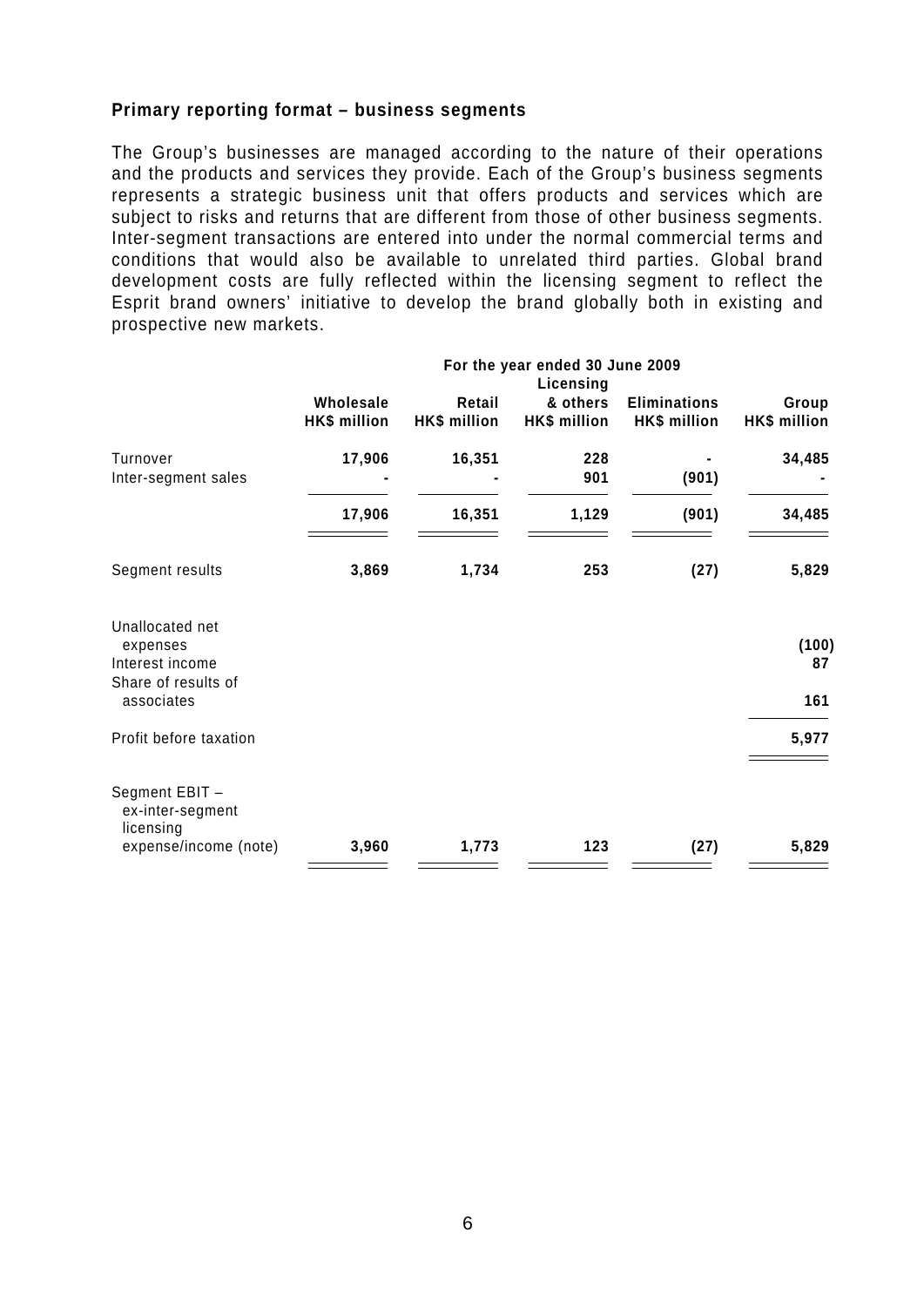|                                                                       | For the year ended 30 June 2008 |                        |                          |                              |                       |
|-----------------------------------------------------------------------|---------------------------------|------------------------|--------------------------|------------------------------|-----------------------|
|                                                                       |                                 |                        | Licensing                |                              |                       |
|                                                                       | Wholesale<br>HK\$ million       | Retail<br>HK\$ million | & others<br>HK\$ million | Eliminations<br>HK\$ million | Group<br>HK\$ million |
| Turnover<br>Inter-segment sales                                       | 20,943                          | 16,055                 | 229<br>959               | (959)                        | 37,227                |
|                                                                       | 20,943                          | 16,055                 | 1,188                    | (959)                        | 37,227                |
| Segment results                                                       | 5,207                           | 2,012                  | 588                      | (4)                          | 7,803                 |
| Unallocated net<br>expenses<br>Interest income<br>Share of results of |                                 |                        |                          |                              | (82)<br>190           |
| associates                                                            |                                 |                        |                          |                              | 145                   |
| Profit before taxation                                                |                                 |                        |                          |                              | 8,056                 |
| Segment EBIT -<br>ex-inter-segment<br>licensing                       |                                 |                        |                          |                              |                       |
| expense/income (note)                                                 | 5,545                           | 2,129                  | 133                      | (4)                          | 7,803                 |

note: The trademark owners receive licensing income based on wholesale and retail turnover. Should the licensing fee not be allocated to the wholesale and retail segments, the segment EBIT ("earnings before interest and taxation, finance costs, share of results of associates and unallocated net income/expenses") of the wholesale and retail segments would have been **HK\$3,960 million** (2008: HK\$5,545 million) and **HK\$1,773 million** (2008: HK\$2,129 million) respectively, representing wholesale segment EBIT margin ("segment EBIT/segment turnover") of **22.1%** (2008: 26.5%) and retail segment EBIT margin of **10.8%**  (2008: 13.3%).

#### **Secondary reporting format – geographical segments**

In determining the Group's geographical segments, turnover is attributed to the segments based on the location of customers.

| 2009<br>HK\$ million | 2008<br>HK\$ million |
|----------------------|----------------------|
| 29,419               | 32,296               |
| 4,221                | 4,073                |
| 845                  | 858                  |
| 34,485               | 37,227               |
|                      |                      |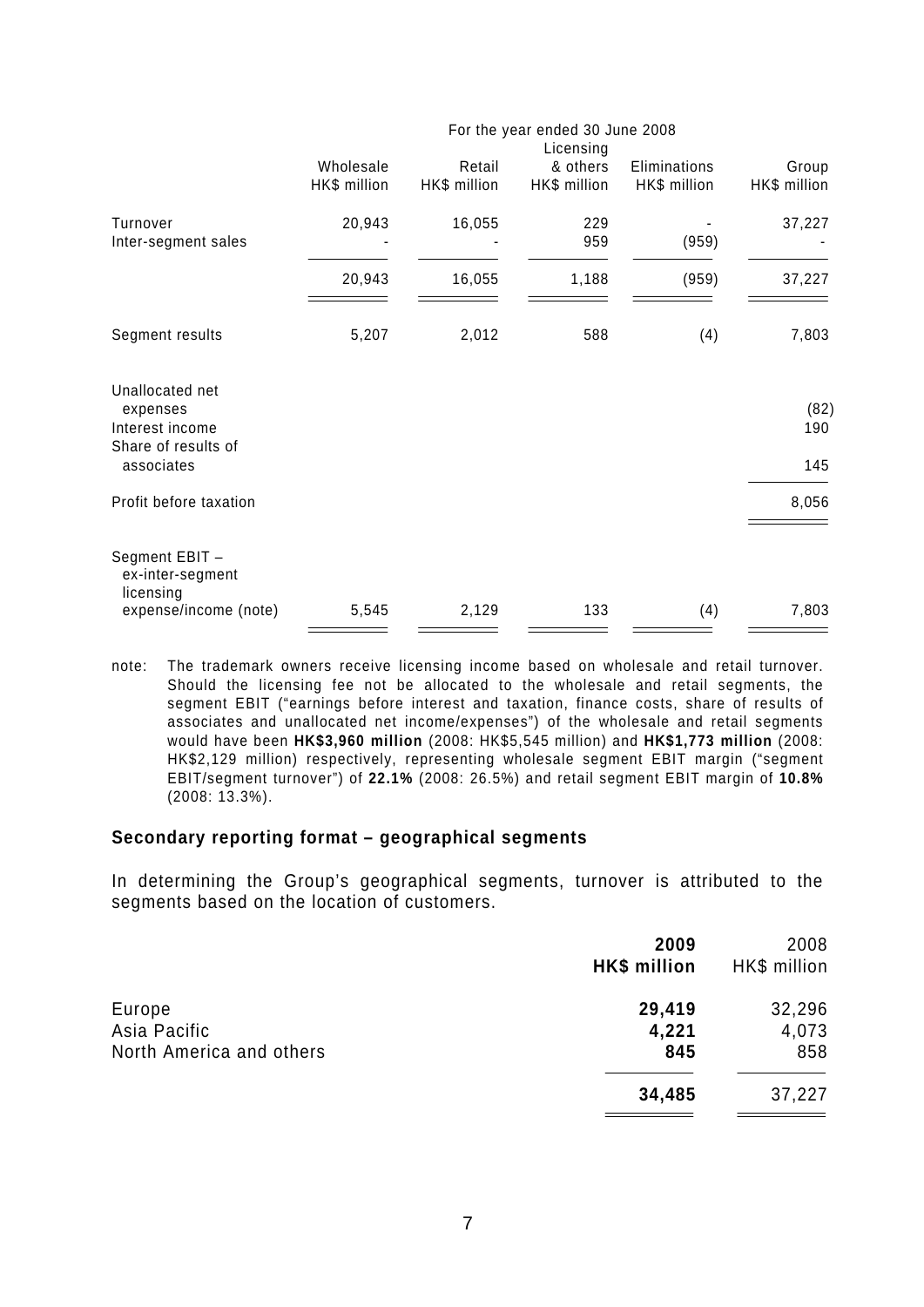# **3. Operating profit**

|                                                                                                | 2009<br>HK\$ million | 2008<br>HK\$ million |
|------------------------------------------------------------------------------------------------|----------------------|----------------------|
| Operating profit is arrived at after charging and<br>(crediting) the following:                |                      |                      |
| Auditors' remuneration                                                                         | 13                   | 14                   |
| Depreciation                                                                                   | 771                  | 750                  |
| Impairment of property, plant and equipment                                                    | 38                   | 23                   |
| Loss on disposal of property, plant and equipment                                              | 32                   | 33                   |
| Amortization of prepaid lease payments                                                         | 5                    | 5                    |
| Occupancy costs<br>Operating lease charge                                                      |                      |                      |
| (including variable rental of HK\$162 million                                                  |                      |                      |
| (2008: HK\$153 million))                                                                       | 2,497                | 2,227                |
| Other occupancy costs                                                                          | 813                  | 777                  |
| Net exchange losses on foreign currency forward                                                |                      |                      |
| contracts                                                                                      | 40                   | 133                  |
| Other net exchange gains                                                                       | (38)                 | (307)                |
| Net charge for provision for obsolete inventories<br>Provision for impairment of trade debtors | 30                   | 20                   |
|                                                                                                | 181                  | 86                   |

#### **4. Taxation**

|                                                                                                        | 2009<br>HK\$ million | 2008<br>HK\$ million |
|--------------------------------------------------------------------------------------------------------|----------------------|----------------------|
| <b>Current tax</b><br>Hong Kong profits tax<br>Provision for current year                              | 1                    |                      |
| Overseas taxation<br>Provision for current year<br>(Reversal of provision) / Underprovision in respect | 1,346                | 1,660                |
| of prior years                                                                                         | (31)                 | 17                   |
|                                                                                                        | 1,316                | 1,677                |
| Deferred tax<br>Current year net charge / (credit)<br>Effect of changes in tax rates                   | 18<br>(102)          | (157)<br>86          |
| Taxation                                                                                               | 1,232                | 1,606                |

Hong Kong profits tax is calculated at **16.5%** (2008: 16.5%) on the estimated assessable profit for the year, net of tax losses carried forward, if applicable.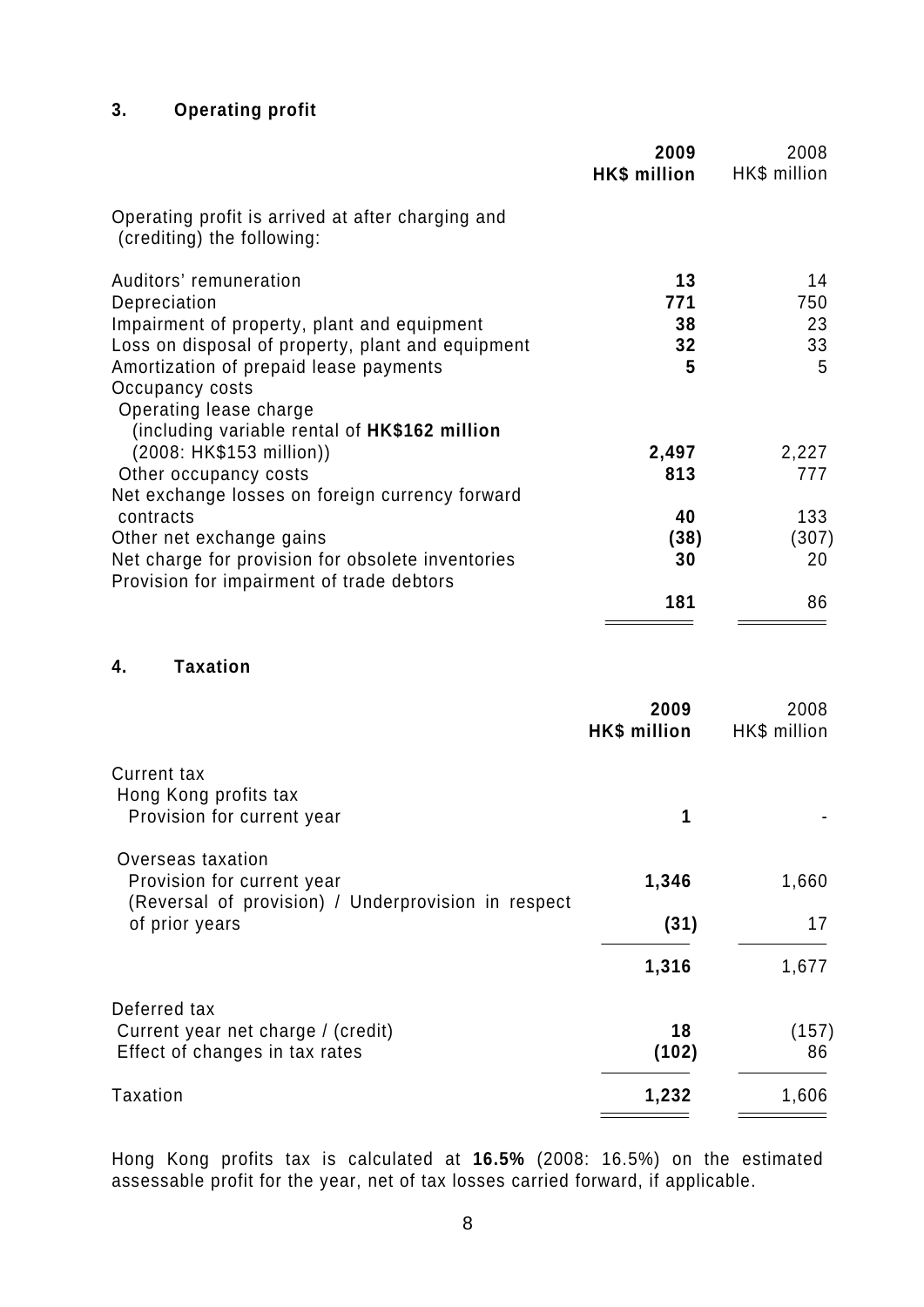Overseas (outside of Hong Kong) taxation has been calculated on the estimated assessable profit for the year at the rates of taxation prevailing in the countries in which the Group companies operate, net of tax losses carried forward, if applicable.

#### **5. Dividends**

|                                                                         | 2009<br><b>HK\$</b> million | 2008<br>HK\$ million |
|-------------------------------------------------------------------------|-----------------------------|----------------------|
| Paid interim dividend of HK\$0.80 (2008: HK\$0.95)<br>per share         | 997                         | 1,181                |
| Proposed<br>- final dividend of $HK$0.72$ (2008: HK\$1.15)<br>per share | 897                         | $1,429$ <sup>*</sup> |
| - special dividend of $HK$1.33$ (2008: HK\$2.10)<br>per share           | 1,657                       | $2,609$ <sup>*</sup> |
|                                                                         | 3,551                       | 5,219                |

The amount of 2009 proposed final and special dividends is based on **1,246,031,934 shares** (2008: 1,242,504,934 shares as at 27 August 2008) in issue as at **26 August 2009**. The proposed final and special dividends for 2009 will not be reflected as dividends payable in the balance sheet until they are approved at the forthcoming annual general meeting by the shareholders of the Company.

In order to maintain a strong balance sheet for future growth, at the Board of Directors' meeting held on 26 August 2009, the Board has recommended to provide the shareholders with an option to receive the final dividend in form of new fully paid shares in lieu of cash. The Board has also recommended that the special dividend be satisfied wholly in form of new fully paid shares without offering any rights to the shareholders to elect to receive such dividend in cash. Such dividends shall be put forth for shareholders' approval at the forthcoming annual general meeting of the Company to be held on 10 December 2009.

The actual final and special dividends paid for 2008 was HK\$4,042 million due to additional shares issued during the period from 28 August 2008 to 11 December 2008, the date of closure of the register of members.

# **6. Earnings per share**

The calculation of basic earnings per share is based on the profit attributable to shareholders of **HK\$4,745 million** (2008: HK\$6,450 million) and the weighted average number of shares in issue during the year of **1,244 million** (2008: 1,238 million).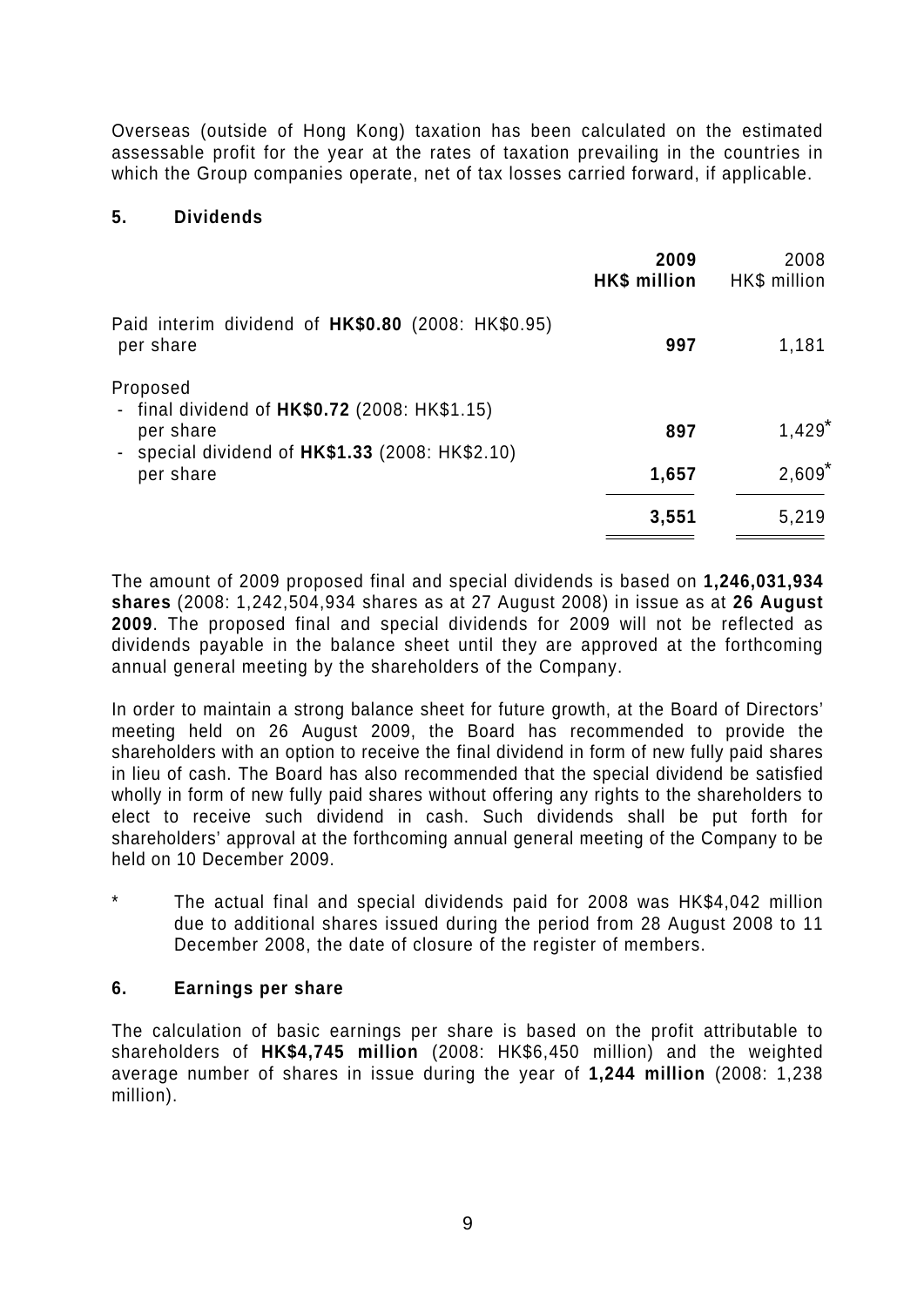The calculation of diluted earnings per share is based on the profit attributable to shareholders of **HK\$4,745 million** (2008: HK\$6,450 million) and the weighted average number of shares in issue during the year of **1,246 million** (2008: 1,251 million) after adjusting for the number of dilutive potential ordinary shares arising from the outstanding share options granted under the Company's share option scheme.

#### **7. Debtors, deposits and prepayments**

Debtors, deposits and prepayments include trade debtors. The ageing analysis by due date of trade debtors net of provision for impairment is as follows:

| 2009<br>HK\$ million | 2008<br>HK\$ million |
|----------------------|----------------------|
| 2,410                | 3,268                |
| 246                  | 366                  |
| 137                  | 151                  |
| 76                   | 63                   |
| 170                  | 159                  |
| 629                  | 739                  |
| 3,039                | 4,007                |
|                      |                      |

The Group's sales to retail customers are made in cash, bank transfer or by credit card. The Group also grants credit period, which is usually 30 to 60 days to certain wholesale and franchise customers.

#### **8. Creditors and accrued charges**

Creditors and accrued charges include trade creditors. The ageing analysis of trade creditors is as follows:

|              | 2009<br>HK\$ million | 2008<br>HK\$ million |
|--------------|----------------------|----------------------|
| $0-30$ days  | 1,065                | 1,419                |
| 31-60 days   | 59                   | 94                   |
| 61-90 days   | 17                   | 17                   |
| Over 90 days | 24                   | 42                   |
|              | 1,165                | 1,572                |

#### **9. Comparative figures**

Certain comparative figures relating to the operating costs have been reclassified to conform with the current year's presentation.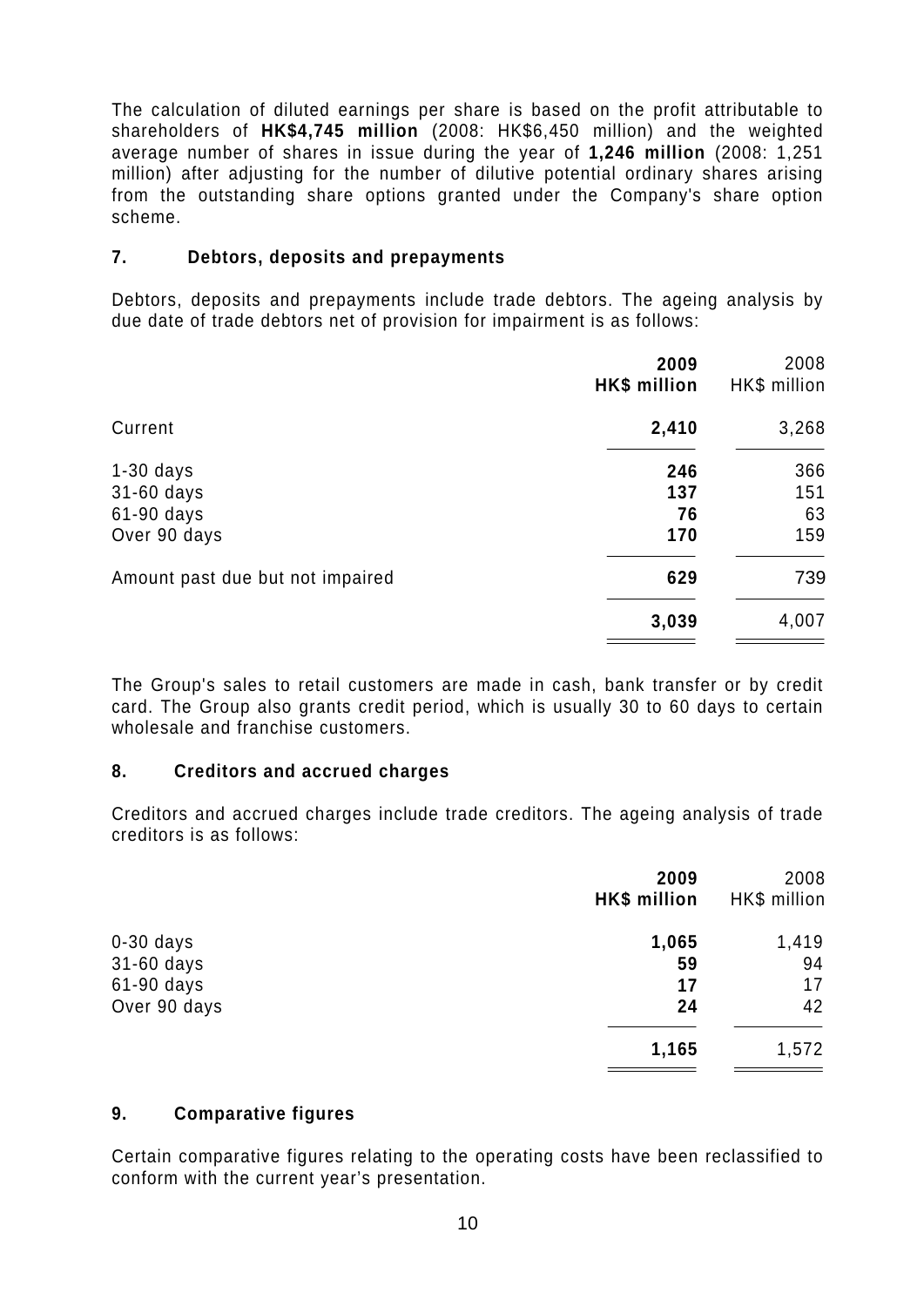## **MANAGEMENT DISCUSSION AND ANALYSIS**

- ♦ The Group's **turnover** was HK\$34.5 billion (FY2007/2008: HK\$37.2 billion).
- ♦ **Operating profit** of the Group was HK\$5,729 million (FY2007/2008: HK\$7,721 million) reflecting an operating profit margin of 16.6% (FY2007/2008: 20.7%).
- ♦ The **profit contribution from our China associated companies** increased to HK\$161 million (FY2007/2008: HK\$145 million) benefiting from the relatively resilient consumer demand in mainland China.
- ♦ The Group's **profit before taxation** was HK\$5,977 million (FY2007/2008: HK\$8,056 million).
- ♦ The **effective tax rate** of the Group was 20.6% (FY2007/2008: 19.9%).
- ♦ **Net profit** of the Group was HK\$4,745 million (FY2007/2008: HK\$6,450 million) and the Group's **net profit margin** was 13.8% (FY2007/2008: 17.3%).
- ♦ The Group's **net cash position** was HK\$4.8 billion (FY2007/2008:HK\$6.5 billion).
- ♦ The Board of Directors have proposed a **final and special dividend** of HK\$2.05 per share, together with interim dividends paid, representing 75% of basic EPS for the year.

|                                | For the year ended 30 June |             |      |             |
|--------------------------------|----------------------------|-------------|------|-------------|
|                                |                            | 2009        |      | 2008        |
| Turnover                       |                            | HK\$34,485m |      | HK\$37,227m |
| <b>Operating Profit</b>        |                            | HK\$5,729m  |      | HK\$7,721m  |
| Net Profit                     |                            | HK\$4,745m  |      | HK\$6,450m  |
| EPS (Basic)                    |                            | HK\$3.81    |      | HK\$5.21    |
| <b>GP Margin</b>               |                            | 52.1%       |      | 53.6%       |
| <b>Operating Profit Margin</b> |                            | 16.6%       |      | 20.7%       |
| Net Profit Margin              |                            | 13.8%       |      | 17.3%       |
|                                | HK\$                       | % of EPS    | HK\$ | % of EPS    |
| Dividend Per Share             |                            |             |      |             |
| - Regular Interim Paid         | 0.80                       | 21%         | 0.95 | 18%         |
| - Proposed Regular Final       | 0.72                       | 19%         | 1.15 | 22%         |
|                                | 1.52                       | 40%         | 2.10 | 40%         |
| - Proposed Special             | 1.33                       | 35%         | 2.10 | 40%         |
| Total                          | 2.85                       | 75%         | 4.20 | 80%         |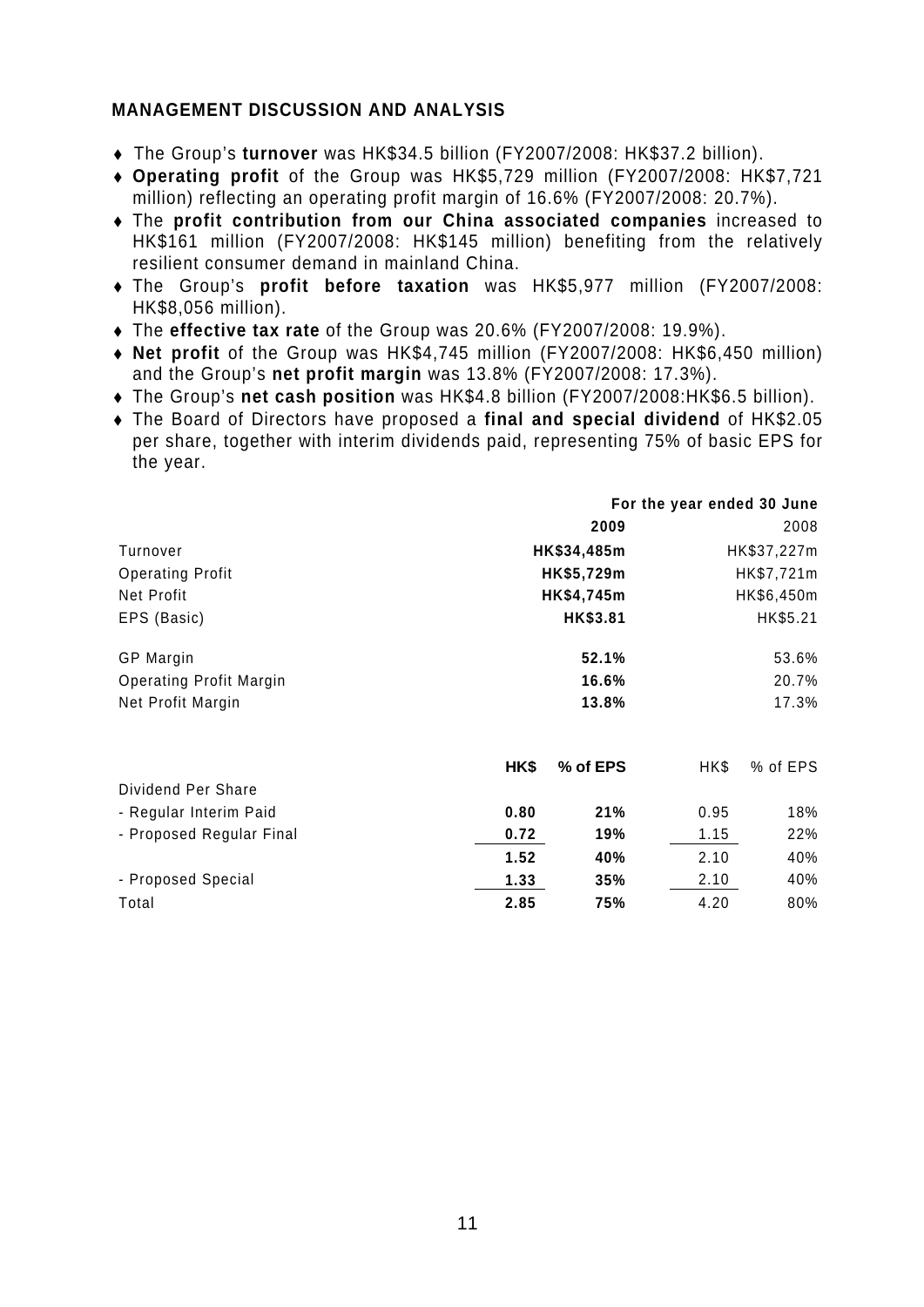#### **REVENUE ANALYSIS**

**Turnover** of the Group was HK\$34.5 billion (FY2007/2008: HK\$37.2 billion), which was relatively stable in local currency terms with a -0.2 % change year-on-year. The 7.4% drop in reporting currency reflects approximately 6.7% year-on-year, or approximately 13% year-on-year for the second half of the financial year, due to depreciation of the average EUR:USD exchange rate.

The Group's turnover was mainly contributed by 3.5% comparable store sales growth, increase in total selling spaces and rising contribution from members of Esprit's customer loyalty programme ("e-club members"), offset by reduced wholesale turnover as wholesale customers, facing a difficult operating environment, continue to rationalise order sizes.

| For the year ended 30 June |              |                 |         |                  |          |          |  |
|----------------------------|--------------|-----------------|---------|------------------|----------|----------|--|
|                            | 2008<br>2009 |                 |         | Change in %      |          |          |  |
|                            |              | $%$ to          |         | $\frac{1}{6}$ to |          |          |  |
|                            | HK\$         | Group           | HK\$    | Group            |          | Local    |  |
| <b>PRODUCT DIVISIONS</b>   | million      | <b>Turnover</b> | million | Turnover         | HK\$     | currency |  |
|                            |              |                 |         |                  |          |          |  |
| <b>Casual</b>              | 15,948       | 46.2%           | 17,176  | 46.1%            | $-7.2%$  | $-1.4%$  |  |
| <b>Women's Casual</b>      | 11,651       | 33.8%           | 12,691  | 34.1%            | $-8.2%$  | $-2.4%$  |  |
| Men's Casual               | 4,297        | 12.4%           | 4,485   | 12.0%            | $-4.2%$  | 1.5%     |  |
| edc                        | 8,352        | 24.2%           | 9,027   | 24.2%            | $-7.5%$  | $-1.4%$  |  |
| edc Women                  | 6,046        | 17.5%           | 6,831   | 18.3%            | $-11.5%$ | $-5.8%$  |  |
| edc Men                    | 1,290        | 3.7%            | 1,213   | 3.3%             | 6.4%     | 13.5%    |  |
| edc Others <sup>^</sup>    | 1,016        | 3.0%            | 983     | 2.6%             | 3.4%     | 10.9%    |  |
| <b>Collection</b>          | 3,027        | 8.8%            | 3,127   | 8.4%             | $-3.2%$  | 2.9%     |  |
| <b>Women's Collection</b>  | 2,268        | 6.6%            | 2,321   | 6.2%             | $-2.3%$  | 3.8%     |  |
| Men's Collection           | 759          | 2.2%            | 806     | 2.2%             | $-5.8%$  | 0.1%     |  |
| <b>Others</b>              | 7,158        | 20.8%           | 7,897   | 21.3%            | $-9.4%$  | $-3.5%$  |  |
| Accessories                | 1,673        | 4.9%            | 1,739   | 4.7%             | $-3.8%$  | 2.2%     |  |
| Kids                       | 1,169        | 3.4%            | 1,365   | 3.7%             | $-14.3%$ | $-8.8%$  |  |
| <b>Shoes</b>               | 1,322        | 3.8%            | 1,626   | 4.4%             | $-18.7%$ | $-12.8%$ |  |
| Bodywear                   | 950          | 2.8%            | 997     | 2.7%             | $-4.8%$  | 2.0%     |  |
| Sports                     | 836          | 2.4%            | 1,000   | 2.7%             | $-16.3%$ | $-11.0%$ |  |
| De. Corp                   | 311          | 0.9%            | 69      | 0.2%             | 351.3%   | 385.1%   |  |
| <b>Red Earth</b>           | 25           | 0.1%            | 49      | 0.1%             | $-48.8%$ | $-47.8%$ |  |
| Others*                    | 872          | 2.5%            | 1,052   | 2.8%             | $-17.2%$ | $-12.7%$ |  |
|                            |              |                 |         |                  |          |          |  |
| <b>TOTAL</b>               | 34,485       | 100.0%          | 37,227  | 100.0%           | $-7.4%$  | $-0.2%$  |  |

#### **Turnover by Products**

^ edc Others include edc kids, edc shoes, edc accessories and edc bodywear

\* Others include salon, licensing income & licensed products like timewear, eyewear, jewelry, bed & bath, houseware, etc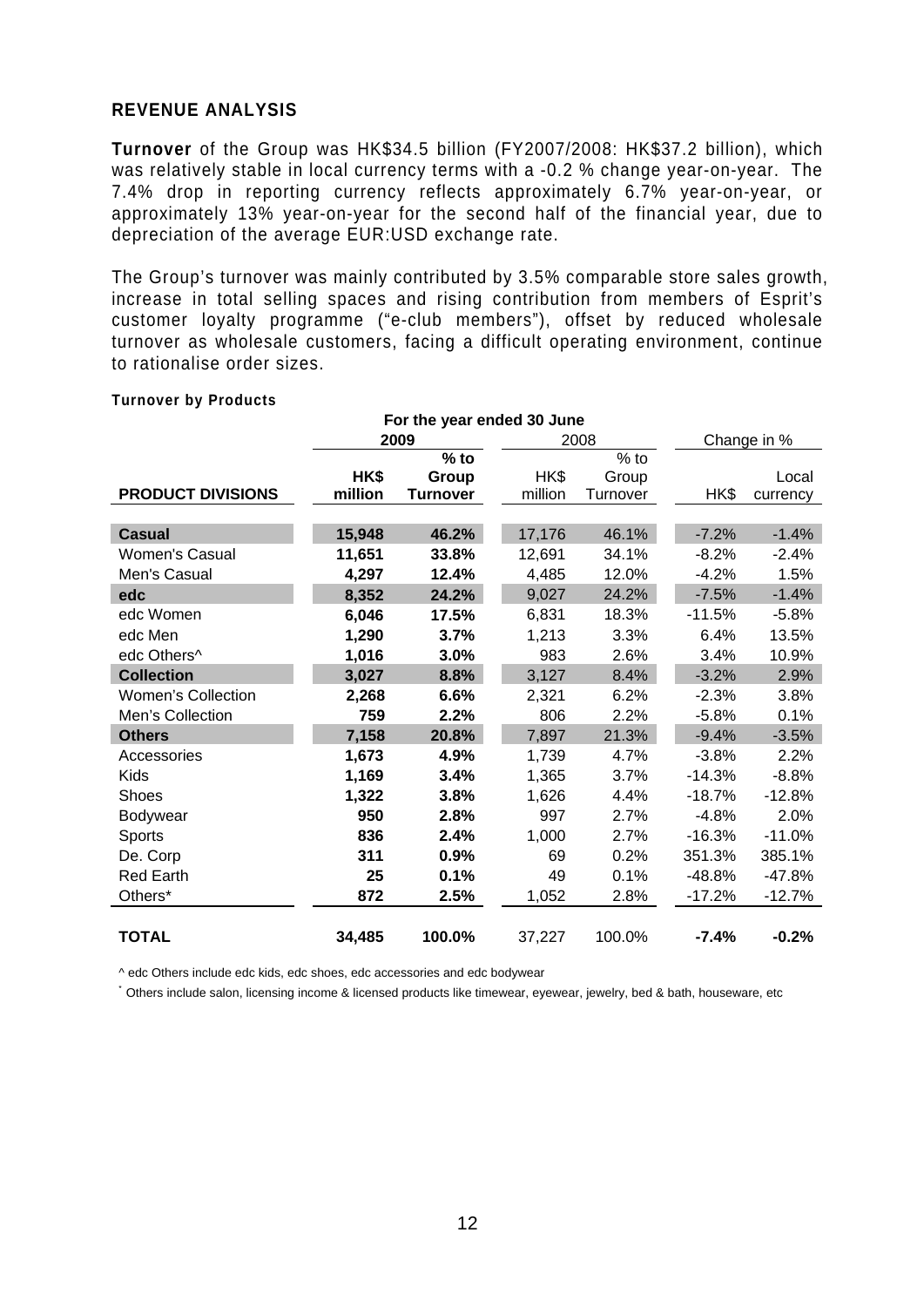#### **Turnover by Countries**

|                                 | For the year ended 30 June |                 |        |                  |          |             |
|---------------------------------|----------------------------|-----------------|--------|------------------|----------|-------------|
|                                 |                            | 2009            |        | 2008             |          | Change in % |
|                                 |                            | $%$ to          |        | $%$ to           |          |             |
|                                 | HK\$                       | Group           | HK\$   | Group            |          | Local       |
| <b>COUNTRIES</b> #              | million                    | <b>Turnover</b> |        | million Turnover | HK\$     | currency    |
|                                 |                            |                 |        |                  |          |             |
| <b>EUROPE</b>                   | 29,419                     | 85.3%           | 32,296 | 86.7%            | $-8.9%$  | $-1.9%$     |
| Germany*##                      | 15,502                     | 45.0%           | 17,387 | 46.7%            | $-10.8%$ | $-4.0%$     |
| Benelux*                        | 5,301                      | 15.4%           | 5,787  | 15.5%            | $-8.4%$  | $-1.8%$     |
| France*                         | 3,148                      | 9.1%            | 3,269  | 8.8%             | $-3.7%$  | 3.0%        |
| Scandinavia                     | 1,605                      | 4.7%            | 1,758  | 4.7%             | $-8.7\%$ | 1.7%        |
| Austria                         | 1,506                      | 4.4%            | 1,646  | 4.4%             | $-8.5%$  | $-1.7%$     |
| Switzerland                     | 1,254                      | 3.6%            | 1,156  | 3.1%             | 8.5%     | 11.0%       |
| UK and Ireland                  | 464                        | 1.3%            | 567    | 1.5%             | $-18.2%$ | $-0.3%$     |
| Italy                           | 361                        | 1.0%            | 438    | 1.2%             | $-17.5%$ | $-11.4%$    |
| Spain and Portugal              | 278                        | 0.8%            | 288    | 0.8%             | $-3.4%$  | 2.7%        |
| <b>ASIA PACIFIC</b>             | 4,221                      | 12.2%           | 4,073  | 10.9%            | 3.6%     | 12.0%       |
| Macau <sup>###</sup>            | 1,724                      | 5.0%            | 1,463  | 3.9%             | 17.8%    | 26.7%       |
| Australia and New Zealand*      | 821                        | 2.4%            | 870    | 2.3%             | $-5.6%$  | 15.1%       |
| Hong Kong **                    | 781                        | 2.2%            | 836    | 2.2%             | $-6.6%$  | $-6.6%$     |
| Singapore                       | 399                        | 1.1%            | 393    | 1.1%             | 1.5%     | 4.2%        |
| Taiwan                          | 266                        | 0.8%            | 290    | 0.8%             | -8.4%    | $-5.3%$     |
| Malaysia                        | 210                        | 0.6%            | 201    | 0.5%             | 4.7%     | 11.2%       |
| Others <sup>^</sup>             | 20                         | 0.1%            | 20     | 0.1%             | 2.5%     | 2.8%        |
| <b>NORTH AMERICA AND OTHERS</b> | 845                        | 2.5%            | 858    | 2.4%             | $-1.4%$  | 7.6%        |
| Canada                          | 488                        | 1.5%            | 520    | 1.4%             | $-6.0%$  | 8.4%        |
| United States*                  | 346                        | 1.0%            | 326    | 1.0%             | 6.2%     | 7.0%        |
| Others <sup>^^</sup>            | 11                         | 0.0%            | 12     | 0.0%             | $-9.3%$  | $-9.0\%$    |
| <b>TOTAL</b>                    | 34,485                     | 100.0%          | 37,227 | 100.0%           | $-7.4%$  | $-0.2%$     |

#

"" Germany sales includes wholesale sales to other European countries mainly Russia, Poland, Greece, and Croatia<br>""" Macau sales includes wholesale sales to other countries mainly China, Middle East, Thailand, and India

\* Includes licensing

\*\* Includes licensing and salon

^ Represents licensing income from licensees in Japan

^^ Represents licensing income from licensees in Chile and Columbia

Retail contributed HK\$16,351 million and wholesale contributed HK\$17,906 million to the Group's total turnover, representing 47.4% and 51.9%, respectively, of total Group turnover. Licensing and others contribution to turnover to the Group was HK\$228 million, representing 0.7% of total Group turnover.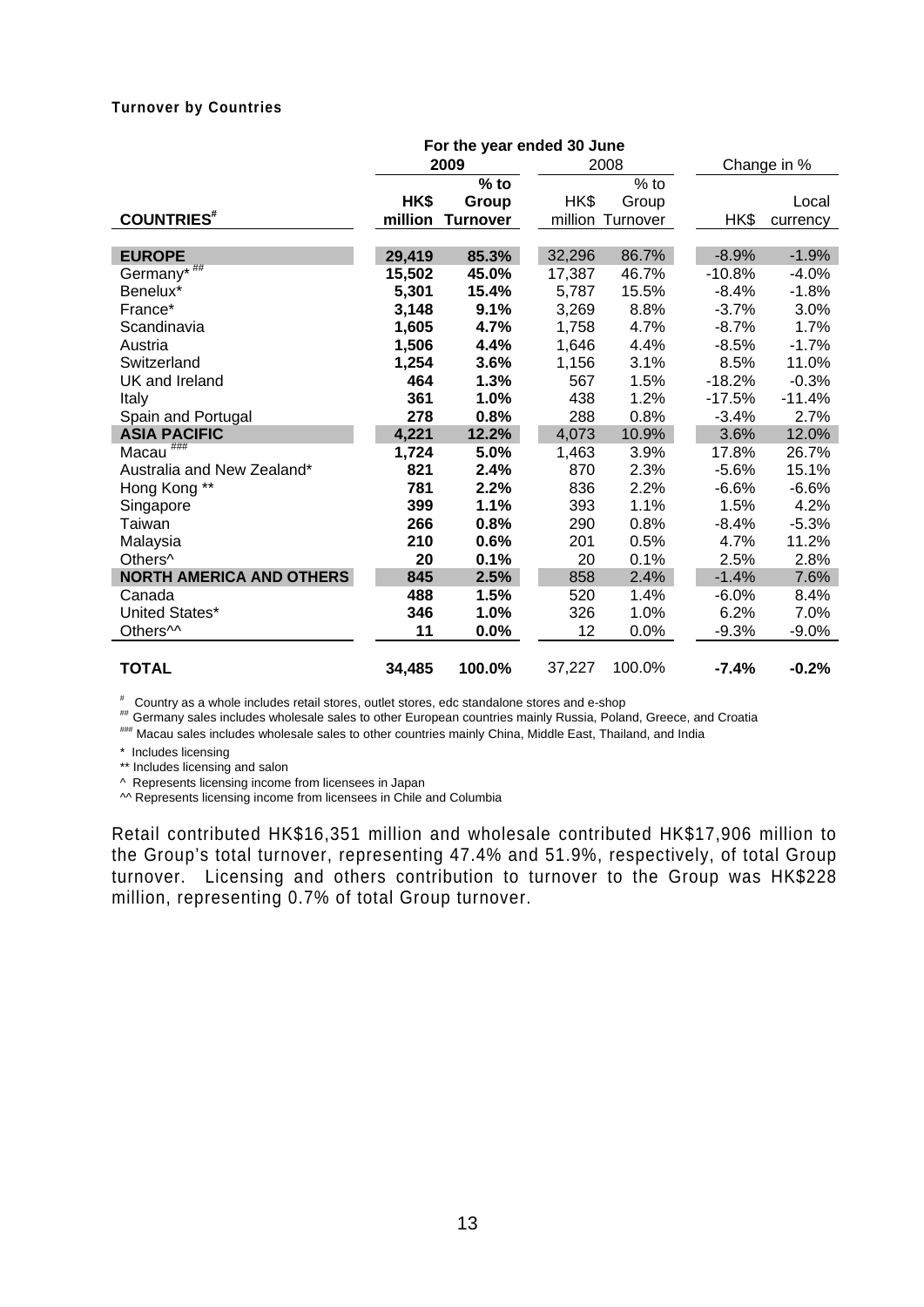#### **Turnover by Key Distribution Channels**

|                             |         | For the year ended 30 June |         |          |          |             |  |
|-----------------------------|---------|----------------------------|---------|----------|----------|-------------|--|
|                             |         | 2009                       |         | 2008     |          | Change in % |  |
|                             |         | $%$ to                     |         | $%$ to   |          |             |  |
| <b>KEY DISTRIBUTION</b>     | HK\$    | Group                      | HK\$    | Group    |          | Local       |  |
| <b>CHANNELS</b>             | million | Turnover                   | million | Turnover | HK\$     | currency    |  |
|                             |         |                            |         |          |          |             |  |
| <b>RETAIL</b> #             | 16,351  | 47.4%                      | 16,055  | 43.1%    | 1.8%     | 10.0%       |  |
| Europe                      | 13.304  | 38.6%                      | 12,926  | 34.7%    | 2.9%     | 11.0%       |  |
| Asia Pacific                | 2,381   | 6.9%                       | 2,473   | 6.6%     | $-3.7%$  | 4.2%        |  |
| North America               | 666     | 1.9%                       | 656     | 1.8%     | 1.6%     | 10.3%       |  |
|                             |         |                            |         |          |          |             |  |
| <b>WHOLESALE</b>            | 17,906  | 51.9%                      | 20,943  | 56.3%    | $-14.5%$ | $-8.0%$     |  |
| Europe                      | 16,030  | 46.5%                      | 19,299  | 51.8%    | $-16.9%$ | $-10.7%$    |  |
| Asia Pacific                | 1,721   | 5.0%                       | 1,470   | 4.0%     | 17.1%    | 27.1%       |  |
| North America and Others    | 155     | 0.4%                       | 174     | 0.5%     | $-11.0%$ | $-0.3%$     |  |
|                             |         |                            |         |          |          |             |  |
| <b>LICENSING AND OTHERS</b> | 228     | 0.7%                       | 229     | 0.6%     | $-0.7%$  | 1.1%        |  |
|                             |         |                            |         |          |          |             |  |
| <b>TOTAL</b>                | 34,485  | 100.0%                     | 37,227  | 100.0%   | $-7.4%$  | $-0.2%$     |  |
|                             |         |                            |         |          |          |             |  |

# Retail sales includes sales from e-shop in countries where available

#### **Retail**

The retail operations delivered 10.0% year-on-year local currency turnover growth as majority of the retail markets recorded year-on-year local currency turnover growth. During the financial year, we achieved a Group comparable store sales growth of 3.5% year-on-year on the back of the declining global economic trend.

The second half of the financial year became more challenging as we saw rising unemployment rates, continued restrictive lending to consumers and the outbreak of swine flu which all contributed to dampened consumer confidence further and the Group's retail turnover local currency growth softened.

|                                             | 2009     | 2008    |
|---------------------------------------------|----------|---------|
| Year-on-year local currency turnover growth | $10.0\%$ | 13.1%   |
| Segment EBIT Margin *                       | 10.8%    | 13.3%   |
| No. of POS **                               | 801      | 697     |
| Sales area $(m2)$                           | 313,534  | 271,740 |
| Net change in sales area ^                  | 15.4%    | 14.3%   |
| Comparable store sales growth               | 3.5%     | $6.9\%$ |

\* segment EBIT margin excluding inter-segment licensing expense

\*\* calculation excludes salon

^ net change from 30 June 2008 and 30 June 2007

In the financial year, the Group continued to make progress in growing the retail network by adding 104 directly managed retail stores to a total of 801, representing selling space of over 313,000  $m^2$  as of 30 June 2009.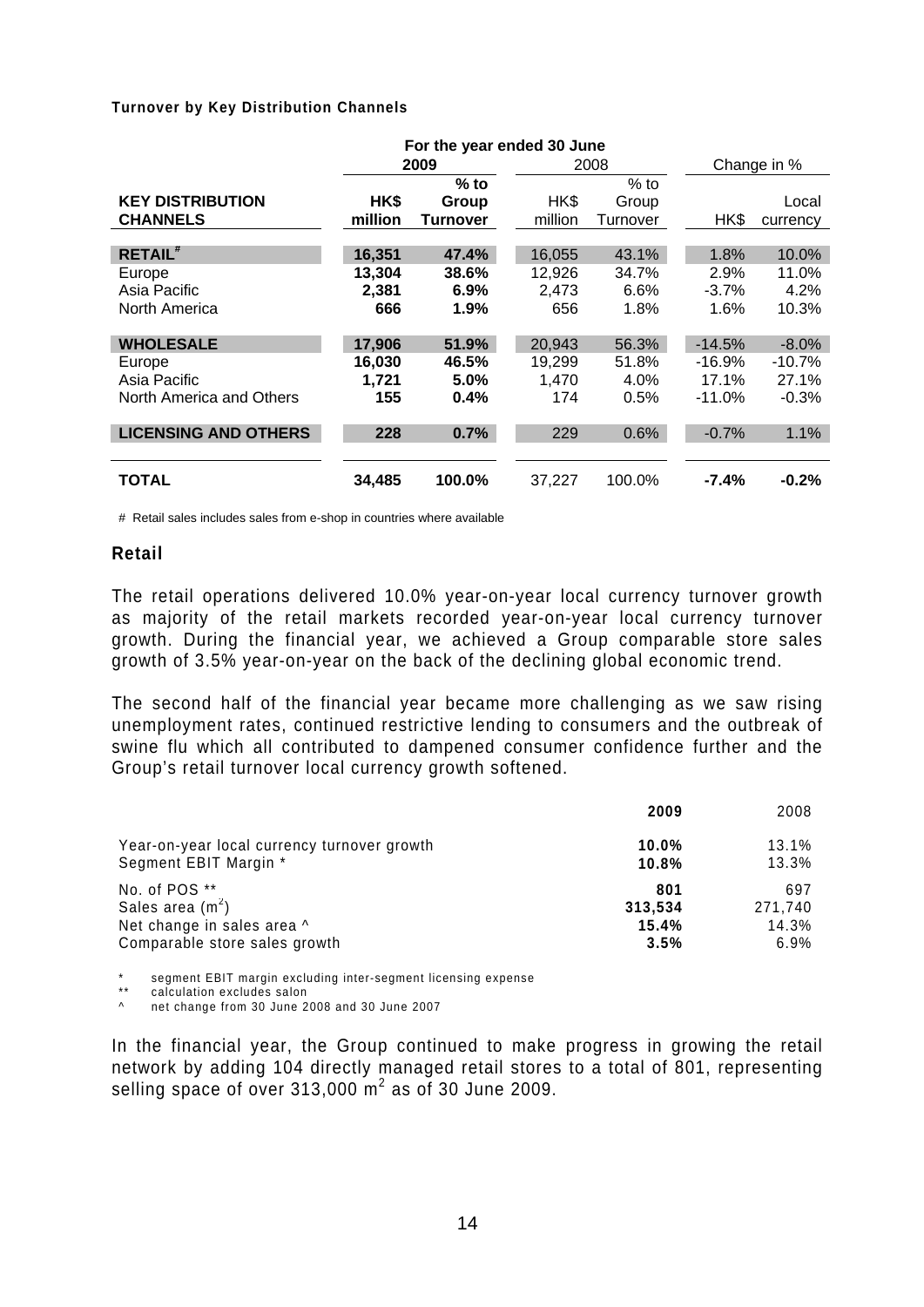#### **Directly managed retail stores by countries**

|                      | For the year ended 30 June 2009 |                                 |                           |                          |                                |                                     |  |  |  |
|----------------------|---------------------------------|---------------------------------|---------------------------|--------------------------|--------------------------------|-------------------------------------|--|--|--|
|                      | No. of<br>stores                | <b>Net</b><br>opened<br>stores* | <b>Sales</b><br>area $m2$ | Change in<br>sales area* | No. of<br>comparable<br>stores | Comparable<br>store sales<br>growth |  |  |  |
| <b>Europe</b>        | 385                             | 71                              | 221,273                   | 19.5%                    | 214                            | 4.5%                                |  |  |  |
| Germany **           | 164                             | 24                              | 114,235                   | 13.9%                    | 103                            | 4.7%                                |  |  |  |
| <b>Benelux</b>       | 78                              | 5                               | 34,688                    | 3.6%                     | 48                             | 1.8%                                |  |  |  |
| France               | 48                              | 8                               | 20,505                    | 21.8%                    | 28                             | 1.8%                                |  |  |  |
| Switzerland          | 34                              | $\overline{7}$                  | 14,176                    | 35.5%                    | 20                             | 21.0%                               |  |  |  |
| <b>UK</b>            | 29                              | 18                              | 10,843                    | 54.4%                    | 8                              | $-16.3%$                            |  |  |  |
| Austria              | 12                              | 1                               | 12,991                    | 26.3%                    | 5                              | 9.9%                                |  |  |  |
| Scandinavia          | 10                              | 3                               | 7,323                     | 49.0%                    | $\overline{2}$                 | 0.4%                                |  |  |  |
| Spain                | 8                               | 3                               | 4,845                     | 150.4%                   |                                | n.a.                                |  |  |  |
| Portugal             | $\overline{2}$                  | $\overline{2}$                  | 1,667                     | n.a.                     |                                | n.a.                                |  |  |  |
|                      |                                 |                                 |                           |                          |                                |                                     |  |  |  |
| <b>Asia Pacific</b>  | 338                             | 27                              | 64,063                    | 11.3%                    | 157                            | $-1.7%$                             |  |  |  |
| Australia            | 156                             | 20                              | 21,621                    | 11.7%                    | 59                             | 9.5%                                |  |  |  |
| Taiwan               | 89                              | $\overline{7}$                  | 7,992                     | 9.2%                     | 45                             | $-6.7%$                             |  |  |  |
| Malaysia             | 30                              | (1)                             | 8,551                     | $-0.2%$                  | 18                             | $-4.2%$                             |  |  |  |
| Hong Kong            | 25                              | (1)                             | 12,623                    | 13.9%                    | 13                             | $-10.1%$                            |  |  |  |
| Singapore            | 23                              | -                               | 8,594                     | 20.5%                    | 14                             | $-0.8%$                             |  |  |  |
| New Zealand          | 11                              | $\overline{2}$                  | 2,817                     | 28.0%                    | $\,$ 5 $\,$                    | 1.5%                                |  |  |  |
| Macau                | 4                               | ٠                               | 1,865                     |                          | 3                              | $-3.4%$                             |  |  |  |
|                      |                                 |                                 |                           |                          |                                |                                     |  |  |  |
| <b>North America</b> | 78                              | $6\phantom{a}$                  | 28,198                    | $-2.7%$                  | 47                             | $-0.8%$                             |  |  |  |
| Canada               | 49                              | 1                               | 16,823                    | 1.1%                     | 31                             | 0.0%                                |  |  |  |
| US **                | 29                              | 5                               | 11,375                    | $-7.9%$                  | 16                             | $-1.6%$                             |  |  |  |
| <b>TOTAL</b>         | 801                             | 104                             | 313,534                   | 15.4%                    | 418                            | 3.5%                                |  |  |  |

\* Net change from 30 June 2008

\*\* All e-shops within Europe are shown as 1 comparable store in Germany and the e-shop in U.S. is shown as 1 comparable store in U.S.

In such challenging times, customer loyalty plays an important role in providing solid support to drive turnover growth. Increasing turnover contribution from members of Esprit's customer loyalty programme ("e-club members") to the Group's retail turnover was a solid proof of customer loyalty. During the financial year, turnover from e-club members accounted for more than 65% of the Group's retail turnover (FY2007/2008: 64.5%). At 30 June 2009, there were approximately more than 5.6 million e-club members (30 June 2008: 5.2 million).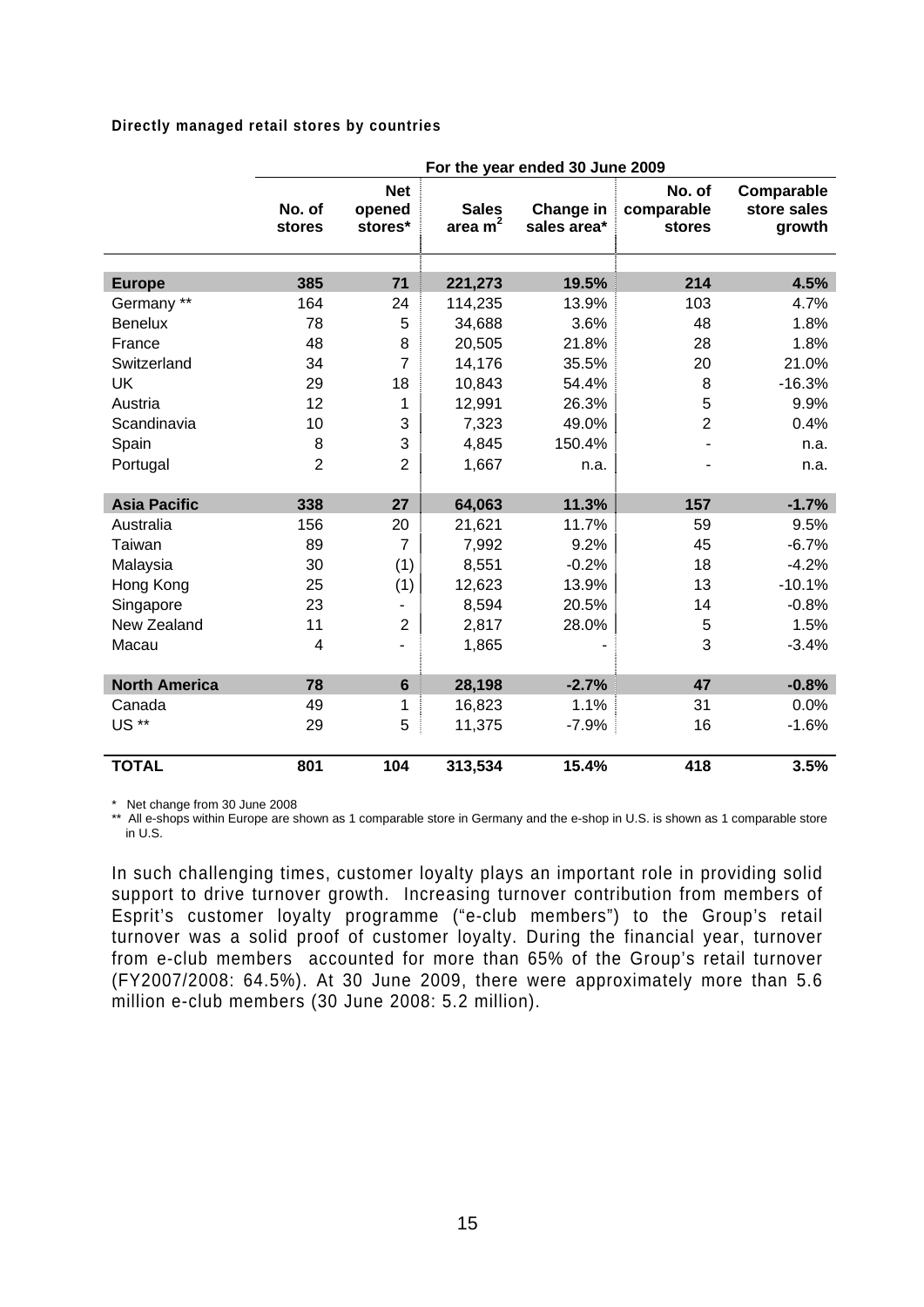#### **Retail Turnover by countries**



Total retail turnover: HK\$16,351 million

Country, HK\$ million, % of retail turnover % HK\$ growth (% local currency growth)

## **Europe**

European retail business performed well and recorded turnover of HK\$13,304 million, representing a 11.0% local currency growth and 4.5% comparable store sales growth. **Germany**, with a retail turnover of HK\$7,913 million, benefited from 4.7% comparable store sales growth, a 13.9% increase in retail selling space and most importantly, strong support from the largest e-club membership base, with over 2.3 million members. **France**, with a retail turnover of HK\$991 million, benefited from 1.8% comparable store sales growth and increased turnover contribution from new stores and full-year stores, such as the flagship store in Champ Elysee in Paris.

# **Asia Pacific**

Retail turnover in Asia Pacific grew in local currency terms to turnover of HK\$2,381 million despite a comparable store sales growth of -1.7%. **Australia and New Zealand**, with retail turnover of HK\$742 million, delivered strong retail turnover growth due to an impressive 9.5% and 1.5% growth in comparable store sales in Australia and New Zealand respectively, as well as additional sales contribution from the newly added concession counters in Myers, a leading department store chain in Australia. **Hong Kong and Taiwan** together generated retail turnover of HK\$928 million, remained largely challenging as there was an outbreak of swine flu in addition to the decline in tourism and customer spending.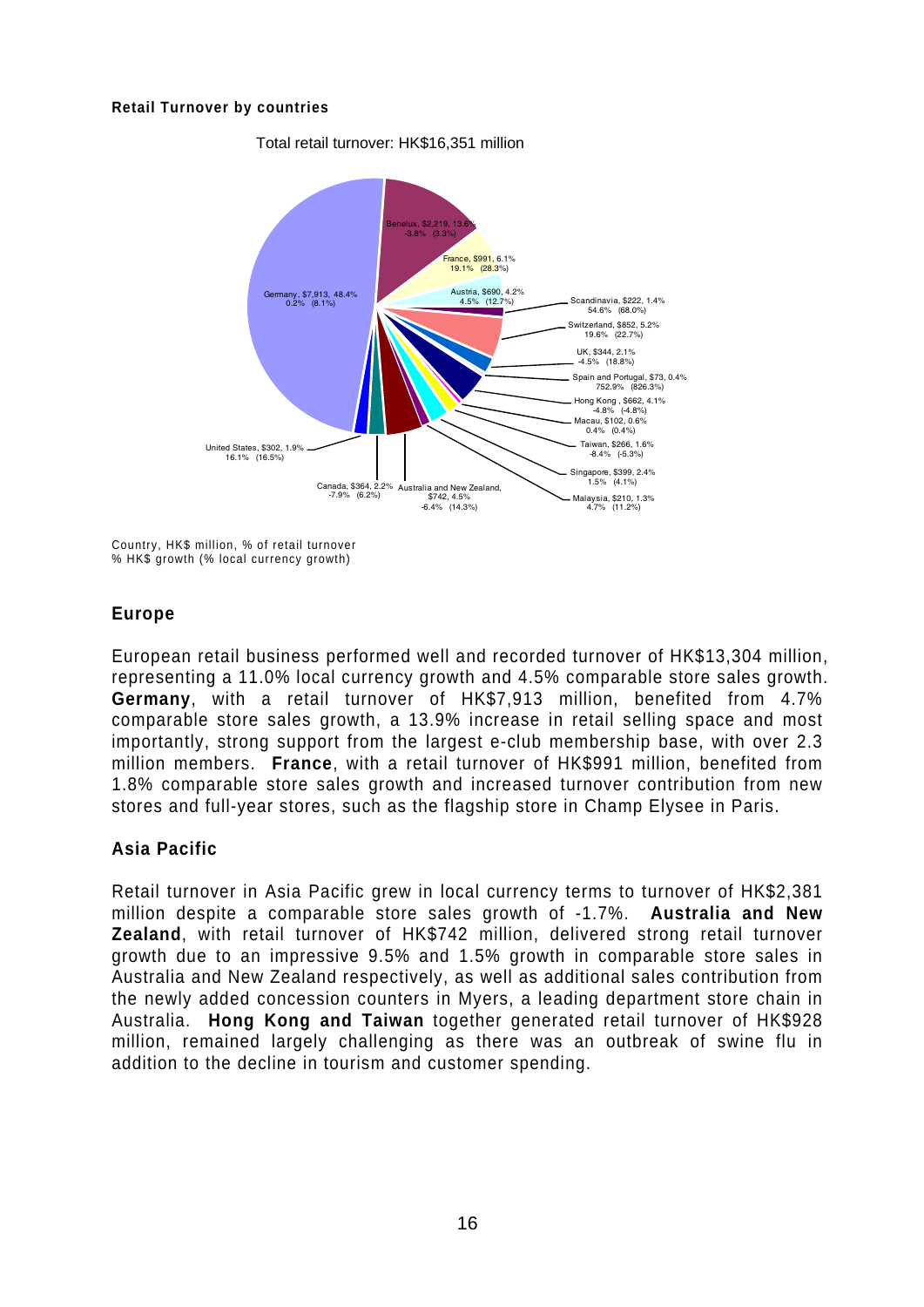#### **North America**

The North America retail turnover, which amounted to HK\$666 million, continued to record year-on-year growth of 10.3% in local currency despite having a 2.7% decline in retail selling space. **U.S. and Canadian** retail turnover was HK\$302 million and HK\$364 million respectively. U.S. and Canadian retail turnover growth of 16.5% and 6.2% in local currency respectively was mainly driven by non comparable stores. Comparable store sales in Canada was flat and U.S. was down 1.6%. As at 30 June 2009, we had a total of 78 directly managed retail stores in North America.

#### **Wholesale**

Wholesale turnover of HK\$17,906 million reflects a year-on-year local currency turnover decline of 8.0%, as wholesale customers rationalised orders due to the uncertain timing of market recovery, reduction in credit insurance (credit limit given by Esprit to wholesale customers are limited to the amount of credit insurance the customer is able to obtain), and bankruptcy of several major department stores during the financial year.

|                                             | 2009     | 2008    |
|---------------------------------------------|----------|---------|
| Year-on-year local currency turnover growth | $-8.0\%$ | 12.2%   |
| Segment EBIT Margin *                       | 22.1%    | 26.5%   |
| No. of controlled space POS                 | 14.067   | 14.590  |
| Controlled space area $(m2)$                | 808,605  | 746.655 |
| Net change in controlled space area ^       | 8.3%     | 18.5%   |

\* segment EBIT margin excluding inter-segment licensing expense

^ net change from 30 June 2008 and 30 June 2007

As at 30 June 2009, total controlled wholesale space increased by 8.3% to 808,605  $m^2$ (FY2007/2008: 746,655 m<sup>2</sup>) driven by the 15.5% and 11.2% increase in sales area of franchised stores and shop-in-stores respectively, while the sales area of identity corners dropped by 4.3%, partly due to closure of the Red Earth operations.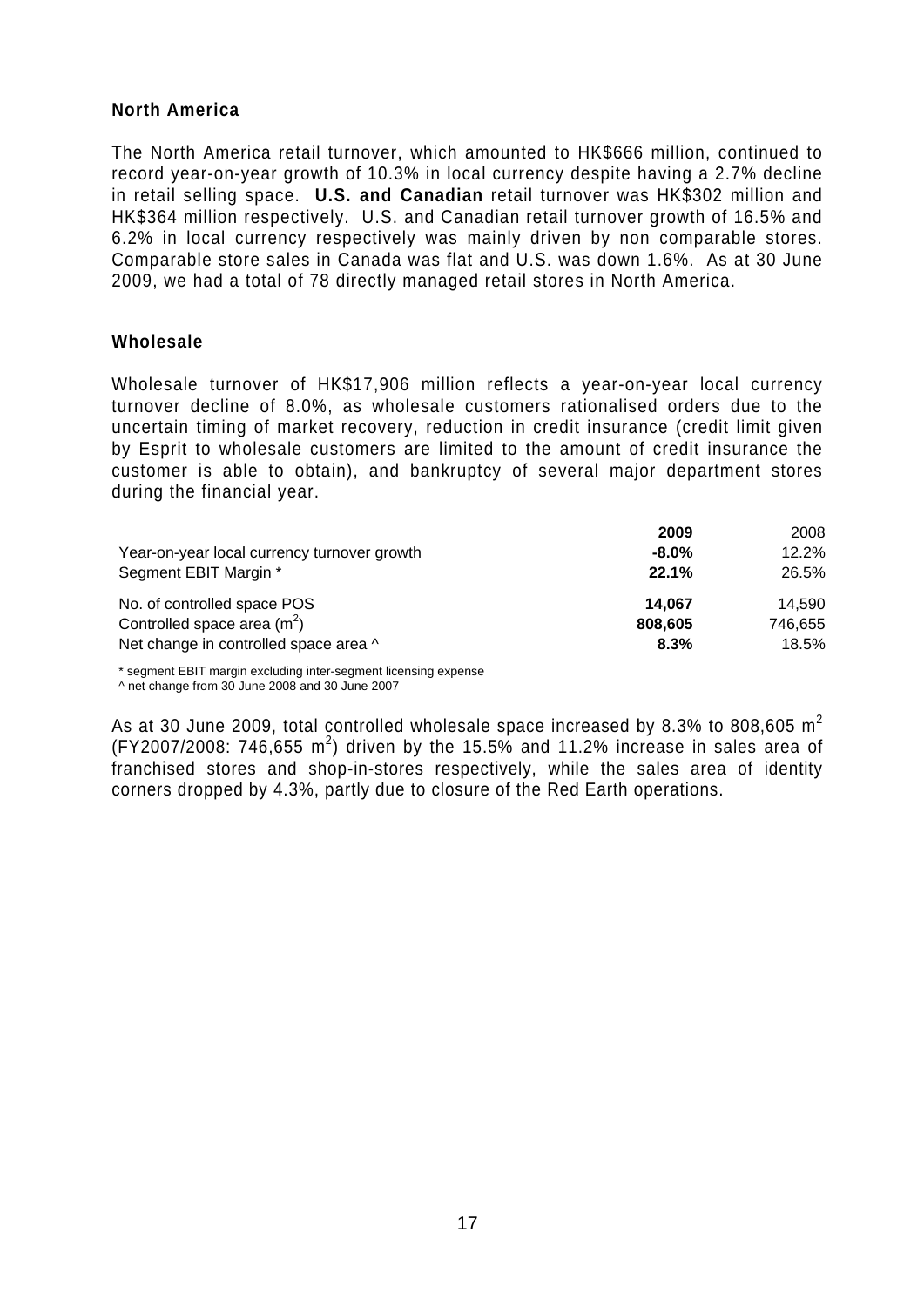#### **Wholesale Distribution Channel by Countries**

As at 30 June 2009 **WHOLESALE (controlled space only)** 

| AS AL JU JUIK ZUUJ        | <b></b><br>OLLOWLL (COMMONED Space OM |               |                          |                 |                |                                  |                          |                   |                    |                        |              |            |
|---------------------------|---------------------------------------|---------------|--------------------------|-----------------|----------------|----------------------------------|--------------------------|-------------------|--------------------|------------------------|--------------|------------|
|                           |                                       |               | Franchise stores**       |                 |                |                                  | Shop-in-stores**         |                   | Identity Corners** |                        |              |            |
|                           |                                       |               |                          | Net ·           |                |                                  |                          | Net ·             |                    |                        |              | <b>Net</b> |
|                           |                                       |               | Net                      | change:         |                |                                  | Net                      | change:           |                    |                        | <b>Net</b>   | change     |
|                           | No. of                                |               | Sales opened             | in sales No. of |                | Sales                            | opened                   | in sales : No. of |                    |                        | Sales opened | in sales   |
| <b>COUNTRIES</b>          | stores                                | area $m2$     | stores*                  |                 |                | area* stores area m <sup>2</sup> | stores*                  |                   |                    | area* stores area $m2$ | stores*      | area*      |
|                           |                                       |               |                          |                 |                |                                  |                          |                   |                    |                        |              |            |
| <b>EUROPE</b>             | 1,231                                 | 292,056       | 117                      |                 |                | 16.4% 5,172 209,486              | 557                      | 11.2%             |                    | 5,900 130,320          | (789)        | $-12.4%$   |
| Germany                   | 414                                   | 115,475       | 34                       |                 |                | 15.1% 4.054 170.025              | 443                      | 10.3%             | 3,212              | 65.689                 | (496)        | $-20.4%$   |
| <b>Benelux</b>            | 176                                   | 50,554        | 10                       | 17.7%           | 195            | 8,091                            | 69                       | 49.2%             | 846                | 19,527                 | (71)         | $-10.8%$   |
| France                    | 274                                   | 42,991        | 31                       | 25.7%           | 369            | 10,472                           | (15)                     | $-2.9%$           | 488                | 12,652                 | 36           | 6.8%       |
| Scandinavia               | 122                                   | 35,846        | 27                       | 26.5%           | 107            | 4,719                            | (6)                      | 3.4%              | 753                | 17,670                 | (105)        | 21.0%      |
| Austria                   | 109                                   | 20,790        | $\overline{\phantom{a}}$ | 1.5%            | 128            | 4,866                            | 14                       | 16.2%             | 223                | 5,591                  | 31           | 19.8%      |
| Italy                     | 61                                    | 10,335        | 11                       | 26.6%           | 25             | 1,317                            | 7                        | 20.4%             | 163                | 4,116                  | (177)        | $-53.1%$   |
| Switzerland               | 47                                    | 9,208         | (2)                      | $-21.5%$        | 53             | 3,162                            | 18                       | 74.3%             | 106                | 2,612                  | 14           | 15.2%      |
| Spain and Portugal        | 15                                    | 4,035         | 5                        | 72.8%           | 198            | 4,998                            | 27                       | 20.1%             | 8                  | 145                    | (41)         | $-68.2%$   |
| UK and Ireland            | 13                                    | 2,822         | 1                        | 16.0%           | 43             | 1,836                            | $\overline{\phantom{a}}$ | $-19.2%$          | 101                | 2,318                  | 20           | 33.1%      |
| <b>ASIA PACIFIC</b>       | 318                                   | 77,098        | 18                       | 12.4%           | 231            | 10,490                           | 35                       | 10.4%             | 1,207              | 88,718                 | (35)         | 10.8%      |
| China***                  | 125                                   | 39,711        | 17                       | 12.3%           | $\overline{7}$ | 128                              | $\overline{\phantom{a}}$ | $-8.6%$           | 980                | 87,876                 | 119          | 11.3%      |
| The Middle East           | 56                                    | 14,039        | (7)                      | 6.1%            | 3              | 581                              | (1)                      | $-40.8%$          |                    |                        |              |            |
| India                     | 21                                    | 6,584         | 5                        | 56.2%           | 24             | 1,606                            | 3                        | $-2.8%$           |                    |                        |              |            |
| Thailand                  | 32                                    | 4,306         | 1                        | $0.7\%$         | 79             | 3,133                            | 4                        | 8.5%              | 19                 | 267                    | (2)          | 12.7%      |
| Philippines               | 16                                    | 2,290         | (1)                      | 0.5%            |                |                                  |                          |                   |                    |                        | (5)          | $-100.0%$  |
| Australia and New Zealand |                                       |               |                          |                 | 55             | 1,955                            | 25                       | 68.2%             | 208                | 575                    | 10           |            |
| Korea                     |                                       |               |                          |                 |                |                                  |                          |                   |                    |                        | (26)         | $-100.0%$  |
| Japan                     |                                       |               |                          |                 |                |                                  |                          |                   |                    |                        | (4)          | $-100.0%$  |
| <b>Others</b>             | 68                                    | 10,168        | 3                        | 10.3%           | 63             | 3,087                            | 4                        | 15.3%             |                    | $\blacksquare$         | (127)        | $-100.0%$  |
| <b>NORTH AMERICA AND</b>  |                                       |               |                          |                 |                |                                  |                          |                   |                    |                        |              |            |
| <b>OTHERS</b>             | $\overline{2}$                        | 300           | $\mathbf 1$              | $-22.1%$        | 6              | 137                              | 6                        | n.a.              |                    |                        | (433)        | n.a.       |
| Mexico                    | 2                                     | 300           | 1                        | $-22.1%$        | 6              | 137                              | 6                        | n.a.              |                    |                        |              |            |
| Canada                    |                                       |               |                          |                 |                |                                  |                          |                   |                    |                        | (263)        | n.a.       |
| <b>United States</b>      |                                       |               |                          |                 |                |                                  |                          |                   |                    |                        | (170)        | n.a.       |
| <b>TOTAL</b>              |                                       | 1,551 369,454 | 136                      |                 |                | 15.5% 5,409 220,113              | 598                      | 11.2%             |                    | 7,107 219,038          | (1, 257)     | $-4.3%$    |

\* Net change from 30 June 2008 \*\* Include Esprit and Red Earth stores/units

\*\*\* Managed by China associated companies or its franchise partners

n.a. means not applicable

The Group has been expanding the franchise business for the past few years, thus the franchise store number and franchise store selling space now account for an increased portion to the Group's total controlled wholesale point-of-sales and total controlled wholesale space over the years. However, the positive contribution from additional franchise stores were partially offset by the reduction in orders from department stores and multi-label customers, which were most affected by the financial crisis.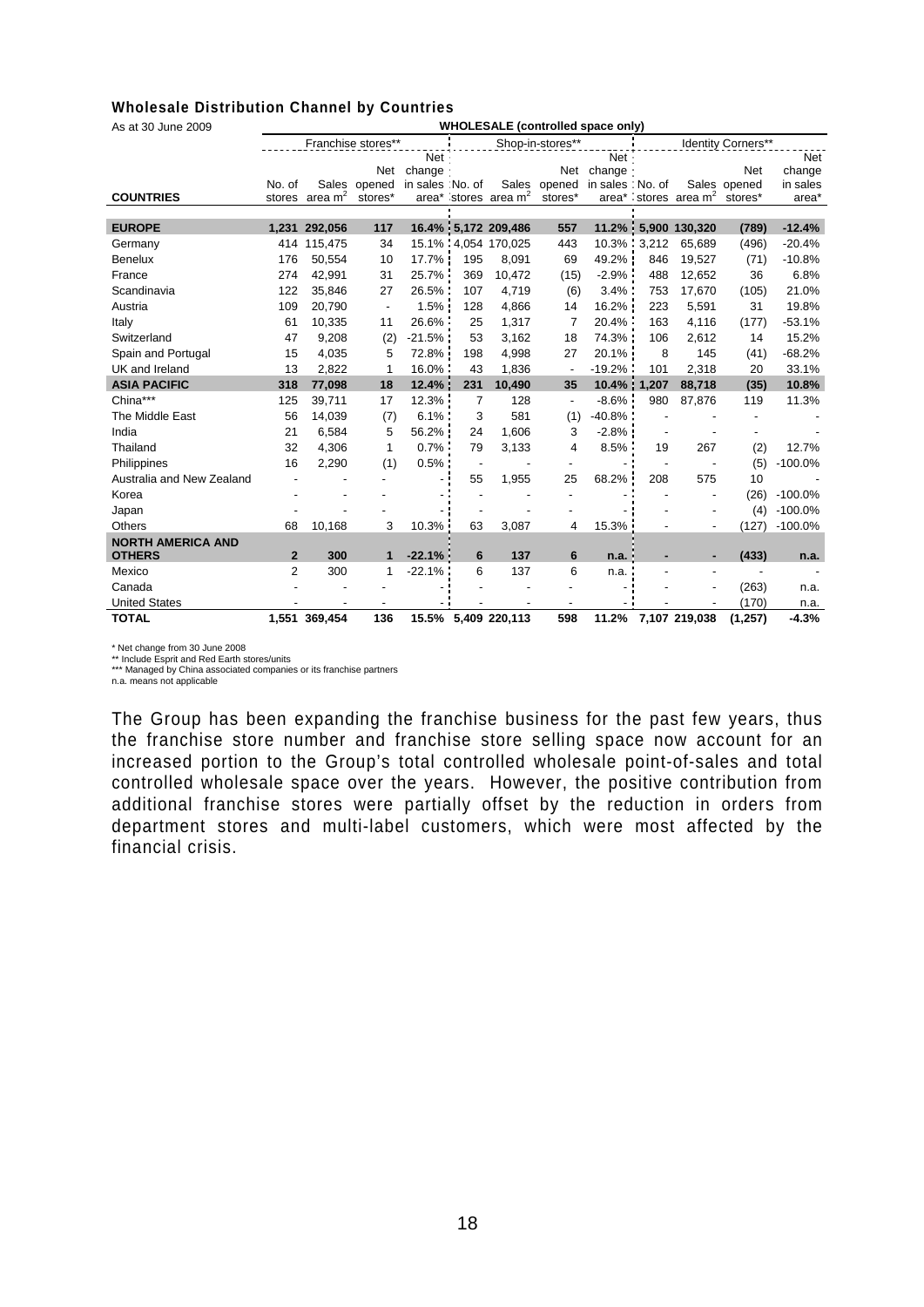#### **Wholesale Turnover by Countries**



Total wholesale turnover: HK\$17,906 million

Country, HK\$ million, % of wholesale turnover

% HK\$ growth (% local currency growth)

Germany wholesale sales includes sales to other European countries mainly Russia, Poland, Greece, and Croatia

Macau wholesale sales includes sales to other countries mainly China, Middle East, Thailand, and India

## **Europe**

Europe's wholesale local currency turnover was down 10.7% year-on-year to HK\$16,030 million, reflecting the loss of several major department store and multilabel customers.

Consistent with the Group's strategy to accelerate growth of franchise stores, Europe's franchise stores increased to 1,231 (30 June 2008: 1,114) and its total controlled space of franchised stores grew 16.4% year-on-year. **France** and **Scandinavia** recorded 25.7% and 26.5% growth in controlled space of franchise stores.

#### **Asia Pacific**

Asia Pacific's wholesale turnover posted 27.1% year-on-year jump in local currency growth to HK\$1,721 million, mainly driven by the strong wholesale turnover growth posted in China and Australia. Resilient domestic demand in **China** contributed to wholesale turnover of HK\$1,210 million.

Growth in **Australia**, which recorded wholesale turnover of HK\$77 million, was driven by 68.2% year-on-year increase in controlled wholesale space of Esprit or 25 controlled space wholesale point-of-sales of Esprit. Newly added controlled wholesale spaces were shop-in-stores located in Myers and David Jones, benefiting from strong traffic flow of these leading department store chains in Australia.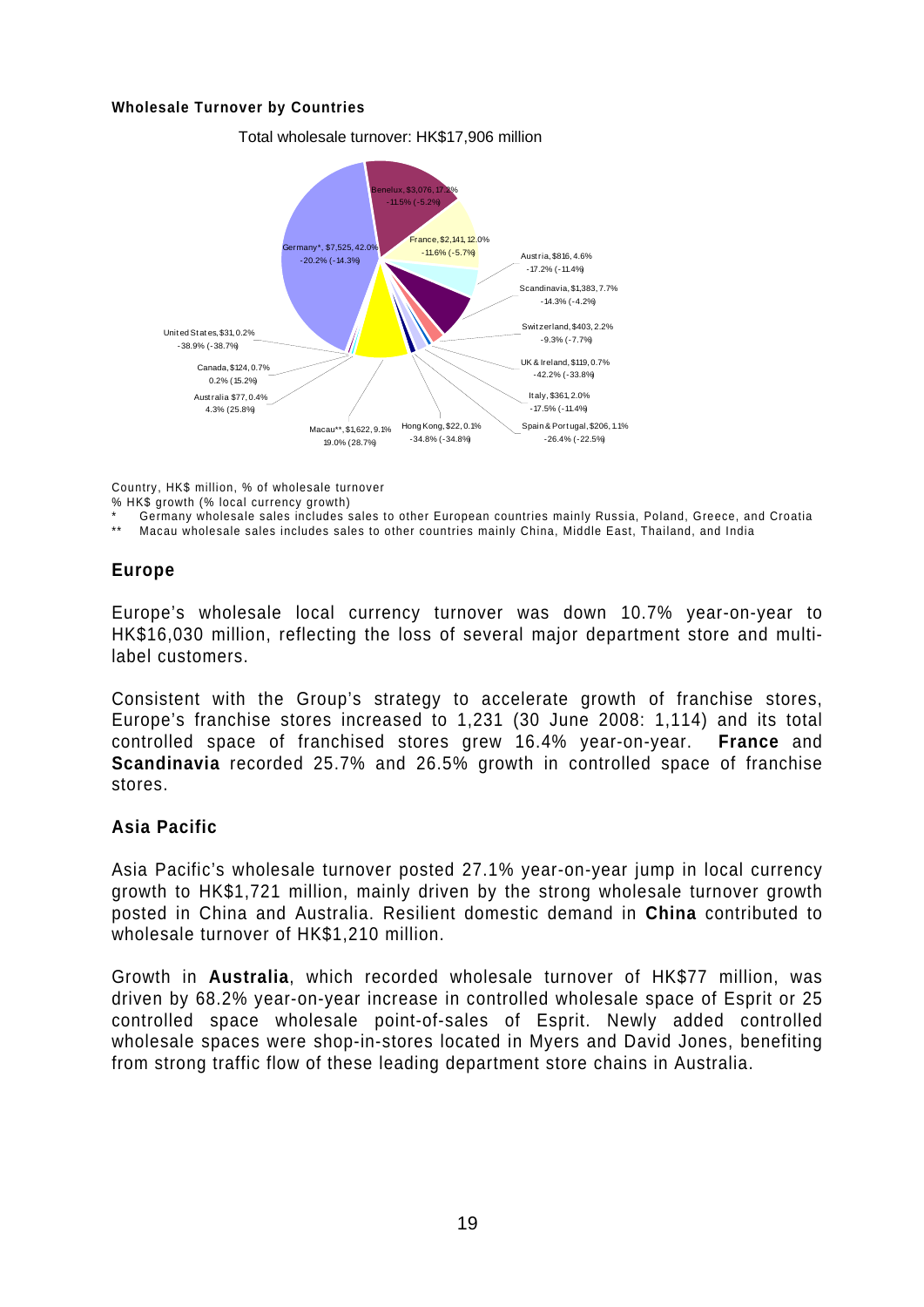#### **North America**

Wholesale local currency turnover growth in North America remained flat, recording wholesale turnover of HK\$155 million. The 15.2% jump in local currency turnover growth recorded in the **Canadian** wholesale business, which amounted to wholesale turnover of HK\$124 million, was offset by the -38.7% local currency turnover growth recorded in the **U.S.** The wholesale division in the U.S. was streamlined in the second half of the financial year to manage profitability and as a result generated wholesale turnover of HK\$31 million for the financial year.

#### **Licensing and Others**

The turnover from licensing and others achieved 1.1% year-on-year growth in local currency to HK\$228 million, accounting for 1% of the Group's total turnover (FY2007/2008: 1%). Being a lifestyle brand, the Group continued to work closely with our licensed partners to develop new non-apparel licensed products.

In January 2009, Esprit Cosmetics was launched as a new licensed product line. In this first ever Esprit make-up line, Coty, our long-time license partner and global leader in beauty products, successfully developed products which embody the brand's ethos of smart, affordable luxury whilst capturing Esprit's positive, youthful attitude to life. It is a hypoallergenic cosmetics range suitable for even the most sensitive skins in the European mass market.

During the financial year, the Esprit Home World was expanded in greater depth and enhanced the quality of products such as carpets made of 100% New Zealand wool and introduction of the complete Esprit home bath concept.

Within the Babies' and Kids' World, the focus of product expansion was on extending the range with baby furniture and kids wallpaper. Now the nursery can be completely furnished with Esprit baby products.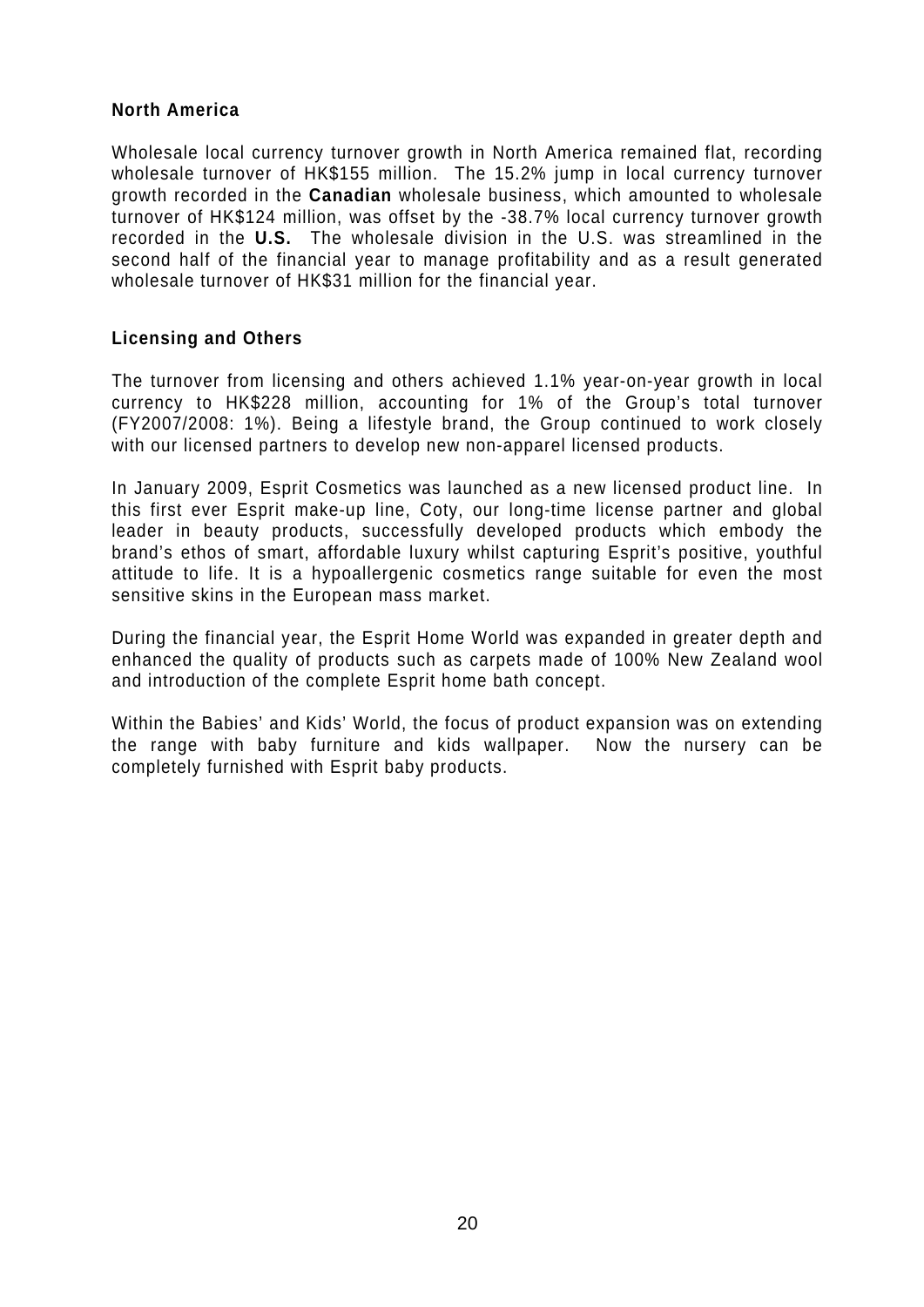### **PROFITABILITY ANALYSIS**

The Group's **gross profit** was HK\$17,962 million (FY2007/2008: HK\$19,970 million), representing a gross profit margin of 52.1% (FY2007/2008: 53.6%).

**Operating profit** of the Group was HK\$5,729 million (FY2007/2008: HK\$7,721 million), representing a Group operating profit margin of 16.6% (FY2007/2008: 20.7%). The change in the Group's operating profit was mainly due to lower gross profit while the Group's total operating expenses remained relatively flat year-onyear at -0.1%, despite increased retail occupancy costs in relation to new store openings, higher provision for impairment of trade debtors and obsolete inventories and a series of cost cutting initiatives launched during the year.

The retail EBIT margin of 10.8% (FY2007/2008: 13.3%) reflects lowered productivity and profitability of selling space in line with dampened customer demand. Comparable stores in Europe demonstrated resilience during this period, while noncomparable stores in Europe became challenging and reported lower productivity and profitability. While we expect the retail EBIT margin to continue to reflect market trends, we believe the profitability of new stores and full-year stores to gradually normalise when the market recovers.

Wholesale EBIT margin was 22.1% (FY2007/2008: 26.5%) as efforts in cost-cutting were offset by lower turnover and higher provision for impairment of trade debtors. The wholesale segment was unable to reap the benefits of an already lean and mean cost structure as turnover slowed down more than anticipated, resulting in reduced margins. This effect is expected to reverse once the market recovers.

As part of our prudent financial management practice, the Group exercises tight credit control to manage our credit exposure. In response to the deterioration of the financial health of some of our wholesale customers, we reduced credit limits of problem debtors when appropriate.

**Profit contribution from our China associated companies** increased to HK\$161 million (FY2007/2008: HK\$145 million) benefiting from the relatively resilient consumer demand in mainland China. During the financial year, turnover growth of our China associated companies grew 16.8% year-on-year.

| Results of China associated companies             | 2009<br>HK\$ million | 2008<br>HK\$ million | $%$ change |
|---------------------------------------------------|----------------------|----------------------|------------|
| Turnover                                          | 2,678                | 2,292                | 16.8%      |
| Net profit                                        | 329                  | 296                  | 11.3%      |
| Share of results                                  | 161                  | 145                  | 11.3%      |
| Dividend received from China associated companies | 220                  |                      | n.a.       |

**Effective tax rate** of the Group increased to 20.6% (FY2007/2008: 19.9%). **Net profit** of the Group was HK\$4,745 million (FY2007/2008: HK\$6,450 million), representing a Group net profit margin of 13.8% (FY2007/2008: 17.3%).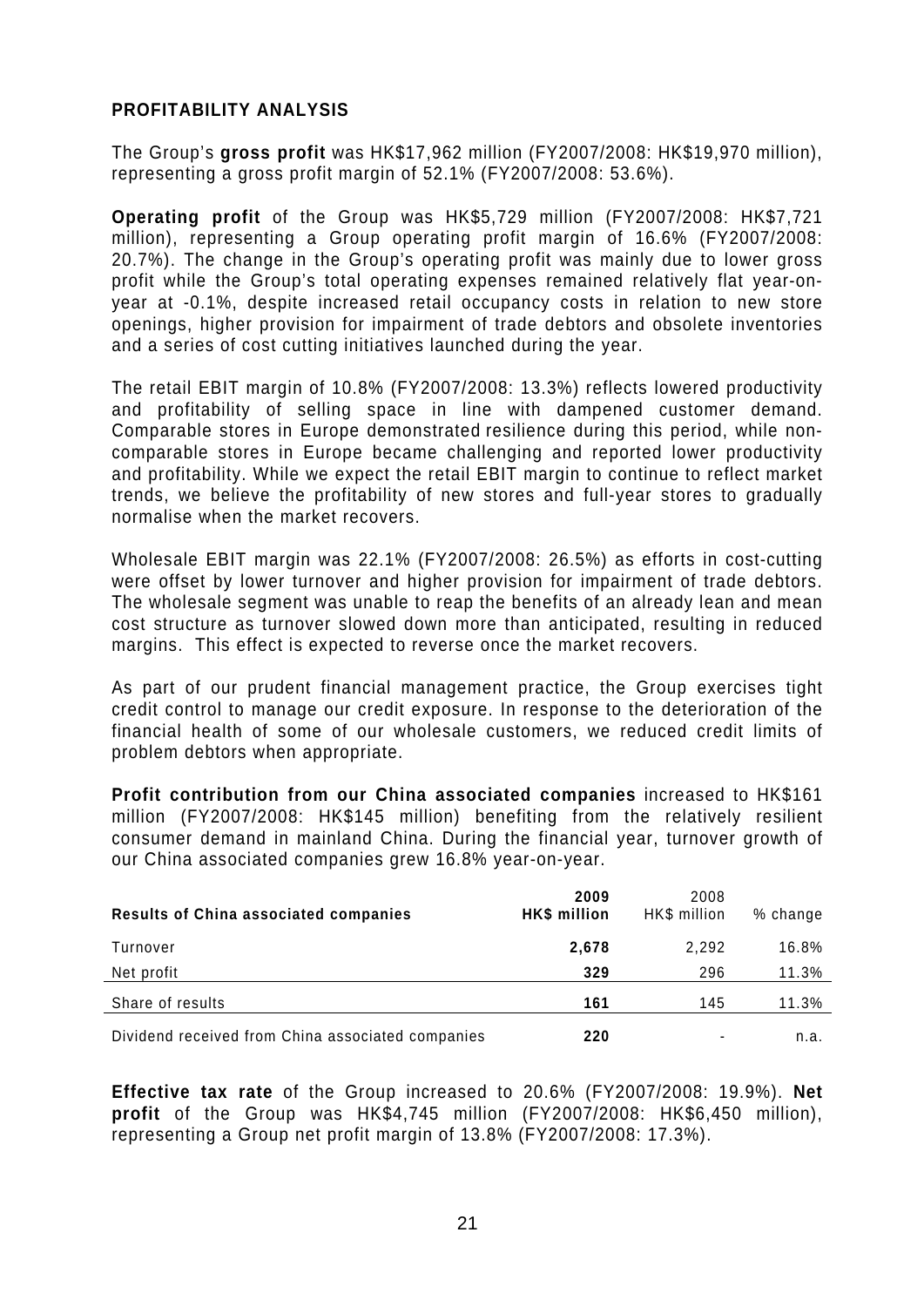#### **BALANCE SHEET REVIEW**

Liquidity and financial resources

As at 30 June 2009, the Group had a **net cash balance** of HK\$4,840 million (30 June 2008: HK\$6,521 million) and generated HK\$5,272 million (FY2007/2008: HK\$5,970 million) from operating activities. The decrease in net cash balance was partially due to higher capital expenditure, record dividend of HK\$5,039 million (FY2007/2008: HK\$4,256 million) paid and shares of HK\$204 million (FY2007/2008: nil) repurchased during the financial year and the 10.8% year-on-year depreciation of EUR:USD closing rate applied.

During the financial year, the Group invested HK\$2,011 million (FY2007/2008: HK\$1,352 million) in **capital expenditure**. HK\$865 million was invested in opening new stores and expanding existing stores and HK\$455 million was invested in refurbishing existing stores. In addition, the Group invested HK\$524 million in IT projects.

|                                           |              | For the year ended 30 June |  |  |
|-------------------------------------------|--------------|----------------------------|--|--|
|                                           | 2009         |                            |  |  |
|                                           | HK\$ million | HK\$ million               |  |  |
| Purchase of property, plant and equipment | (2,011)      | (1,352)                    |  |  |
| - New stores and expansion                | (865)        | (758)                      |  |  |
| - Existing stores                         | (455)        | (373)                      |  |  |
| - IT projects                             | (524)        | (63)                       |  |  |
| - Office & others                         | (167)        | (158)                      |  |  |

As at 30 June 2009, **net trade debtors balance** was HK\$3,039 million (30 June 2008: HK\$4,007 million), representing a 24.2% and 13.3% decline, as compared to 30 June 2008 and 31 December 2008 respectively, as a result of our risk control measures. As the wholesale market conditions remained difficult and the financial health of some of our wholesale customers deteriorated, the portion of overdue over 90 days net trade debtor balance increased to 5.6% (30 June 2008: 4.0%). To further mitigate the risks of negative impact brought by possible continued weakness of the financial health of our wholesale customers, the Group had reduced the credit exposure of some of our wholesale customers. The amount of uninsured and/or unsecured net trade debtors accounted for about 54.8% of the net trade debtors (30 June 2008: 33.7%). Since 31 December 2008, the Group has made rigorous efforts to secure subsequent settlements of overdue debts and has made good improvements with such efforts.

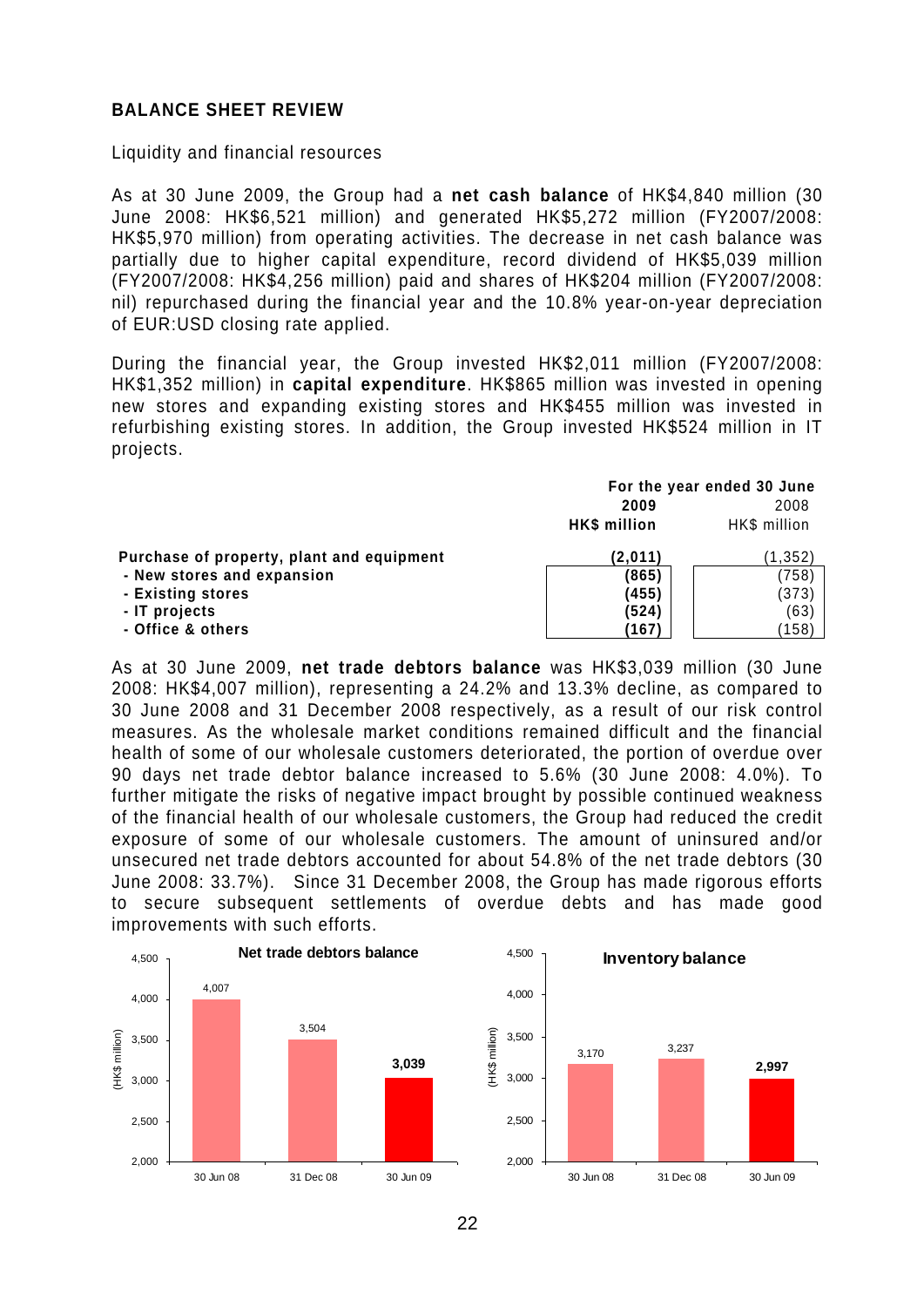**Inventory** was HK\$2,997 million, representing a decline of 5.5% and 7.4% when compared to 30 June 2008 and 31 December 2008 respectively. The proportion of finished goods aged over six seasons to total finished goods increased to 9.4% (30 June 2008: 5.6%).

#### **BALANCE SHEET RATIOS**

The Group had no long-term bank borrowings and did not pledge any assets as security for overdraft or any short-term revolving facility. The debt-to-equity ratio (interest bearing external borrowings divided by total equity) was 0% (30 June 2008: 0%). In view of these healthy ratios and a net cash balance, the Group considered its financial strength remains strong.

|                                            | For the year ended 30 June |          |  |
|--------------------------------------------|----------------------------|----------|--|
|                                            | 2009                       | 2008     |  |
| <b>Profitability</b>                       |                            |          |  |
| Return on total assets $(ROA)^1$           | 22.8%                      | 33.1%    |  |
| Return on equity (ROE) <sup>2</sup>        | 31.3%                      | 46.0%    |  |
| <b>Liquidity</b>                           |                            |          |  |
| Current ratio (times)                      | 2.5                        | 2.7      |  |
| Quick ratio <sup>3</sup> (times)           | 1.6                        | 1.9      |  |
| Net cash to debt ratio <sup>4</sup>        | net cash                   | net cash |  |
| <b>Efficiency</b>                          |                            |          |  |
| Inventory turnover <sup>5</sup> (days)     | 65                         | 54       |  |
| Working capital to sales <sup>6</sup>      | 24.4%                      | 22.1%    |  |
| Net profit to working capital <sup>7</sup> | 56.3%                      | 78.5%    |  |

 $^1$  Calculated based on net earnings as a percentage of average total assets

 $2$  Calculated based on net earnings as a percentage of average total equity

 $^3$  Calculated by dividing the sum of net trade debtors and cash and cash equivalents by current liabilities

4 Calculated by dividing net cash balance by interest bearing external borrowings

5 Calculated by dividing average inventory (excluding consumables) by cost of goods sold for the year

 $^6$  Calculated based on average working capital balances as a percentage of Group's turnover

 $7$  Calculated based on net earnings as a percentage of average working capital balances

#### **EARNINGS PER SHARE**

Based on the 1,244,251,082 (FY2007/2008: 1,238,418,256) weighted average number of ordinary shares in issue during the financial year, the basic earnings per share was HK\$3.81 (FY2007/2008: HK\$5.21).

#### **FOREIGN EXCHANGE RISK MANAGEMENT**

To minimize our foreign exchange exposure on sourcing costs for merchandise produced for Europe in Asia, most of the suppliers in Asia were asked to quote and settle in Euros. In addition, the Group entered into foreign exchange forward contracts with reputable financial institutions to hedge foreign exchange risk.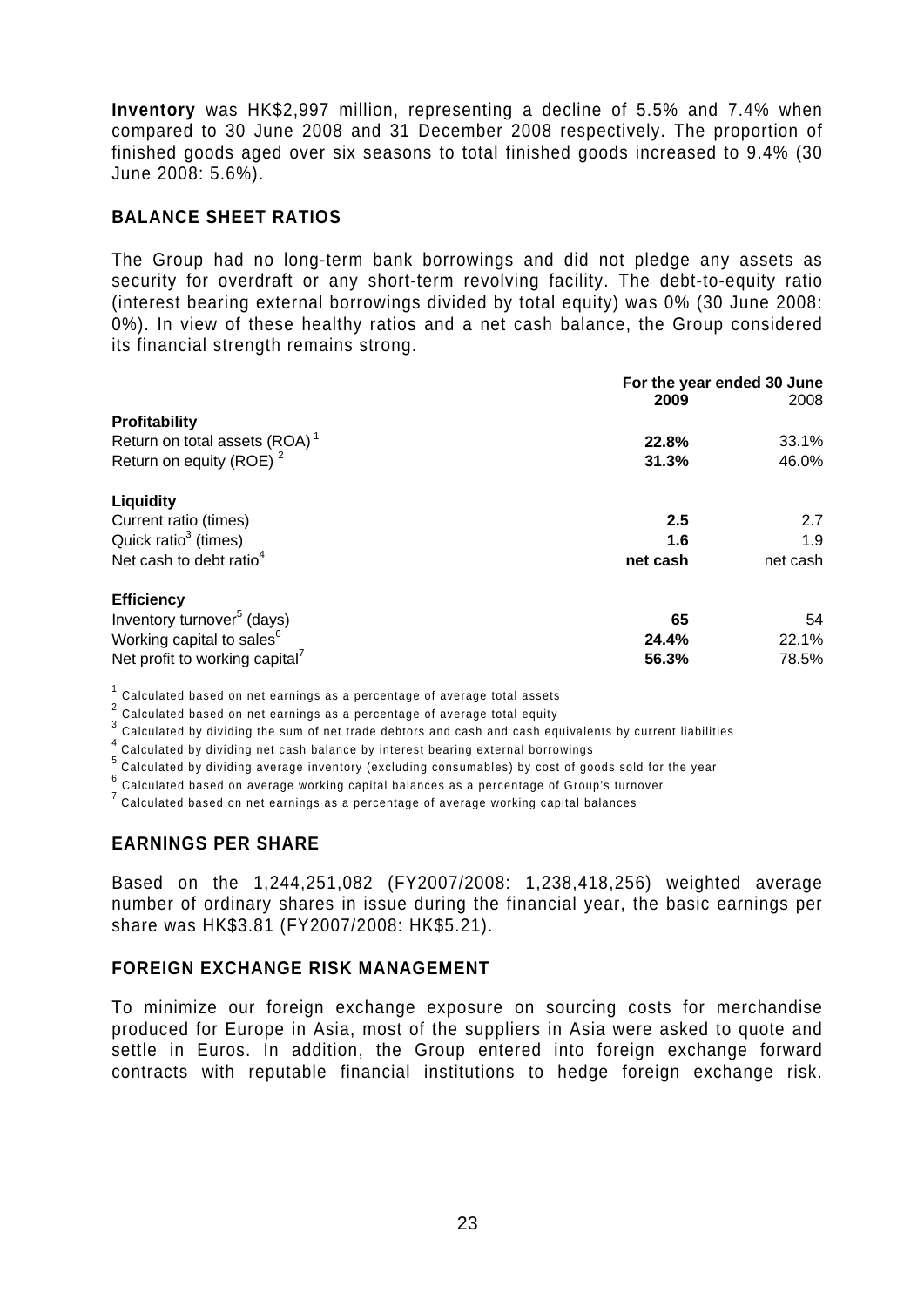#### **HUMAN RESOURCES**

After converting to full-time position terms, the Group employed over 10,700 staff worldwide (30 June 2008: over 10,000) as at 30 June 2009. Remuneration packages that take into account of business performance, market practices and competitive market conditions are offered to employees in compensation for their contributions. In addition, share options and discretionary bonuses are also granted based on the Group's and individual's performances. Employees are connected through the Group's quarterly newsletters and global intranet.

#### **DIVIDENDS**

The Board is pleased to recommend the distribution of a final dividend of HK\$0.72 per share (FY2007/2008: HK\$1.15) and a special dividend of HK\$1.33 per share (FY2007/2008: HK\$2.10) for the year ended 30 June 2009.

In order to maintain a strong balance sheet for future growth, the Board has recommended to provide the shareholders with an option to receive the final dividend in form of new fully paid shares in lieu of cash. The Board has also recommended that the special dividend be satisfied wholly in form of new fully paid shares without offering any rights to the shareholders to elect to receive such dividend in cash.

Subject to the approval of shareholders of the Company at the forthcoming annual general meeting, the final dividend and the special dividends will be payable to the shareholders whose names appear on the Registers of Members of the Company at close of business on Thursday, 10 December 2009. Dividend warrants and share certificates for new shares to be issued under the scrip dividend reinvestment scheme will be despatched by ordinary mail on or around Friday, 15 January 2010.

The dividend reinvestment price shall be determined by the average closing price of the shares of the Company for the five trading days preceding Monday, 30 November 2009. The election form will be despatched on or around Tuesday, 15 December 2009 and the election period for scrip dividend will from on or around Tuesday, 15 December 2009 to Monday, 4 January 2010, both days inclusive.

The scrip dividend reinvestment scheme is conditional upon the passing of the relevant resolution at the annual general meeting and the Listing Committee of The Stock Exchange of Hong Kong Limited (the "Stock Exchange") granting the listing of and permission to deal in the new shares to be issued under the scrip dividend reinvestment scheme.

Further details of the scrip dividend reinvestment scheme will be set out in a circular to the shareholders to be despatched before the annual general meeting.

The total dividend, including the interim dividend paid and the proposed final and special dividends, represents a total full year dividend payout ratio of around 75% (FY2007/2008: 80%) of the earnings per share of the Group for the year ended 30 June 2009. The Board will continue to review the Group's financial position and capital needs every year in deciding its dividend recommendation going forward.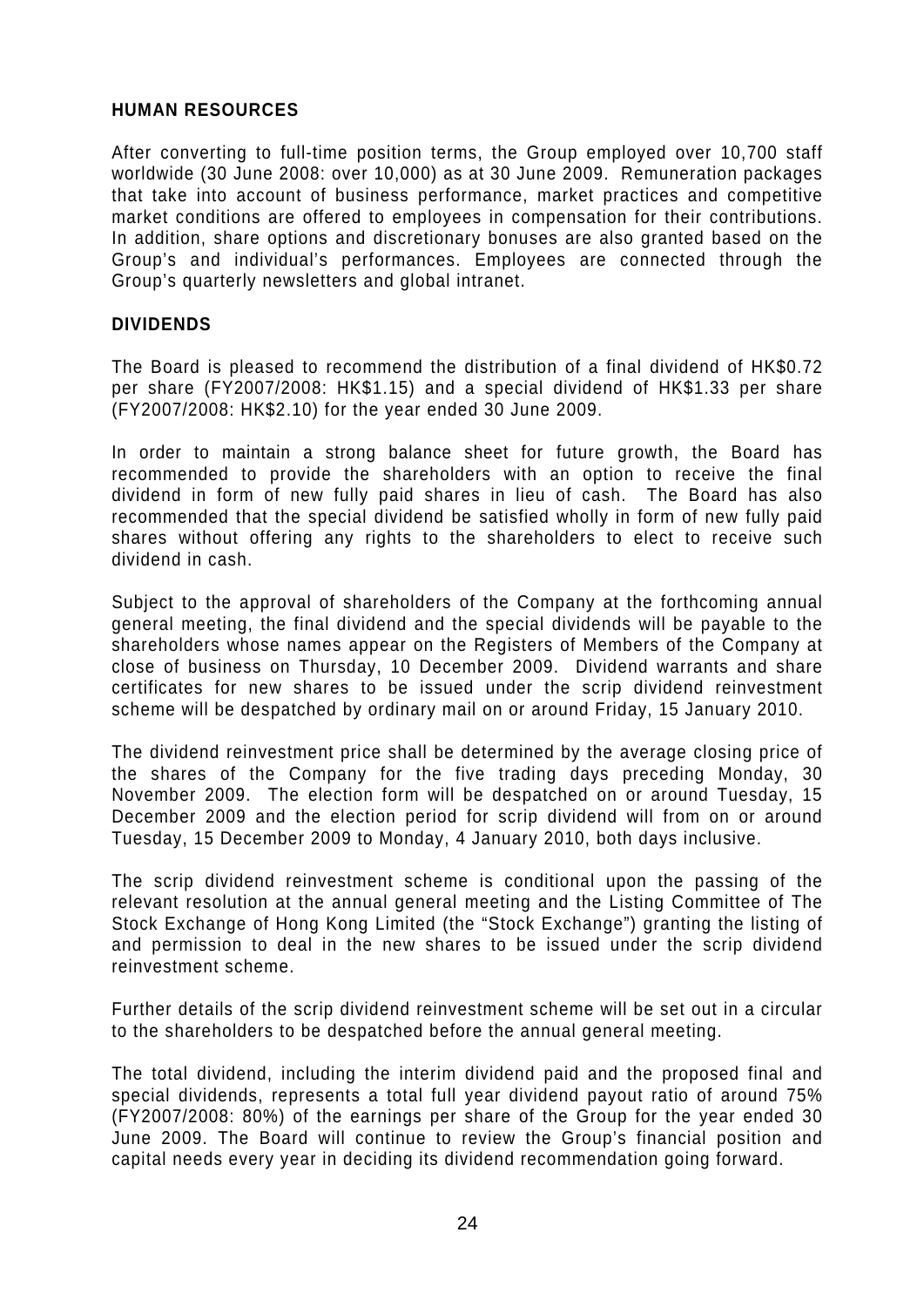### **STRATEGIC REVIEW AND PROSPECTS**

Looking forward to FY2009/2010, the Group will focus on the ongoing global expansion, leveraging the robust business model, product innovation, brand rejuvenation and achieving operational excellence to maximise the upside potential when the market recovers.

We will continue the **global expansion** as we build the brand's relevance and visibility, thereby increasing customer awareness of our brand through opening stores in prominent shopping locations in these markets. Core market growth will be intensified by opening more stores in major shopping areas to increase market share. France, where we only have less than 1% market share even though it is one of our core markets, is among the markets chosen to open more stores and grow brand presence. In addition, resources will be diverted to underperforming markets, including Australia, Canada, United Kingdom and select cities on the west and east coasts in the United States by opening stores in major shopping districts to build up brand relevance so that the market will become profitable faster. In FY2009/2010, the Group currently targets to open 60 to 80 stores and plans to utilise approximately HK\$800 million for retail expansion. 130 to 140 franchise stores are currently approved to open during the next fiscal year.

Our **robust business model** has shown its strength in enabling us to capture opportunities that arose during the recent macro economic slowdown. We see continued weakness in the wholesale orderbook in the first half of FY2009/2010. We will continue to build the multi-distribution network to expand the operational platform for future growth. In addition to the expected addition of retail and franchise stores under the ongoing global expansion, we believe concession counters, where department stores rent spaces out to brands to operate their own businesses, will generate higher cash profits than the traditional department store format under wholesale. We are already gaining experience in operating this type of retail model in Asia and we will work with department store customers in Europe to convert existing wholesale shop-in-stores into concession counters.

Several years ago, it became evident that customers increasingly prefer shopping at stand-alone stores as opposed to multi-label retail stores. So we have started to convert our multi-label retailers to **franchise stores**, carrying only Esprit products. This strategy was proven effective as the performance of franchise stores offsets the struggling performance of multi-label retail shops as demand dampens. Looking ahead, we will continue this strategy and work with strong franchise partners to accelerate further franchise expansion.

We recognize the importance of being a consumer-driven company as we must possess a **retail-minded vision** to deliver quality products that are focused on satisfying customer needs. Product initiatives currently underway include reduction of the number of styles offered in each collection to redirect the focus of the teams to deliver only best selling products. In addition, a comprehensive review of product divisions revealed that the 12 product divisions have blended somewhat and became less differentiated. We will work on delineating the divisions so that they are targeted at each distinct customer group to maximise the market potential.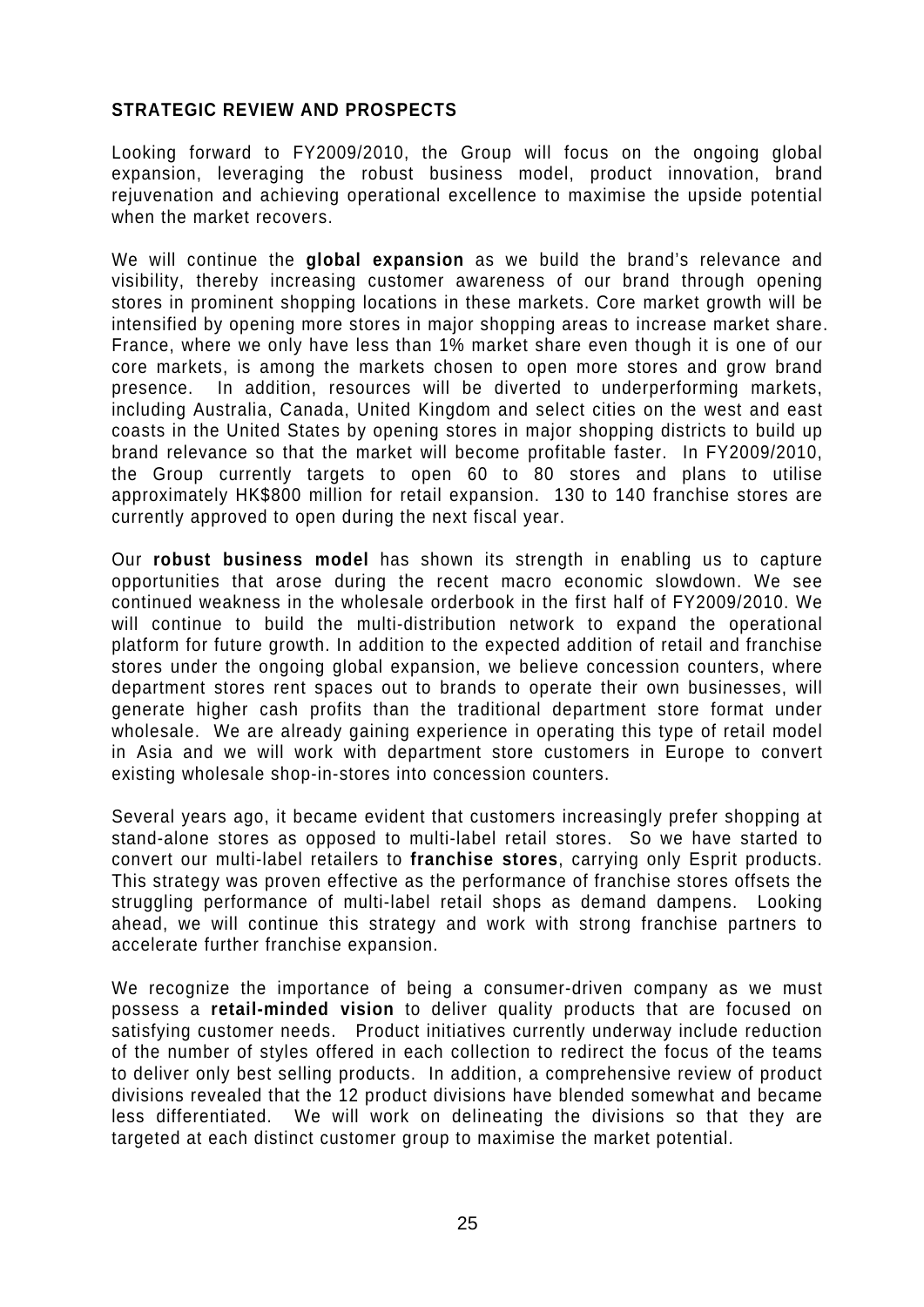To **protect our most valuable asset, brand positioning**, we will implement an authorized dealership programme, where our wholesale customers will be contractually required to adhere to Esprit's standards such as minimum selling space, order size, timing of markdowns and placement of products.

With over 5 km of Esprit store windows worldwide, our stores are a key communication channel with our customers. In Autumn 2009, a first-of-its-kind retrofitted flagship store will be opened in Hong Kong, featuring newest store architecture that is expected to create a buzz in the shopping scene. In addition, store fronts in the Asia Pacific region will be getting a makeover by experts targeted to build brand relevance amongst shoppers.

Esprit had in the past adopted subtle ways to promote the brand, mainly through quality products and our stores. However, going forward to compliment all other efforts to uplift Esprit, we will be more receptive to higher profile brand communication strategy.

**Achieving operational excellence** remains our goal to strengthen the foundation. To accommodate Esprit's anticipated growth, a **worldwide IT system upgrade** has been launched to unify workflows, encourage knowledge sharing, minimize human error and enlarge the organizational platform to support long term growth. The project is expected to take several years to complete, and the targeted capital expenditure for FY2009/2010 is approximately HK\$650 million. We also planned to partner with a logistical service provider and open a new distribution centre in Europe to enhance our efficient and customer-oriented supply chain. Subsequent to the year end, to allow management more time to focus on enhancing the Esprit brand, the Company divested the non-core loss making Red Earth brand related operations. Additionally, all departments have engaged in various cost cutting initiatives in the past year to keep the organizational lean and mean, examples include switching from air to sea freight via better planning, reducing sourcing costs by consolidating the supplier base, freezing headcount and tightening discretionary spending.

#### **CLOSURE OF REGISTERS OF MEMBERS**

The Registers of Members of the Company will be closed from Monday, 30 November 2009 to Thursday, 10 December 2009, both days inclusive, during which period no transfer of shares will be effected. In order to qualify for the final and special dividends mentioned above, all transfers accompanied by the relevant share certificates must be lodged with the Company's branch share registrar in Hong Kong, Tricor Secretaries Limited, at 26/F., Tesbury Centre, 28 Queen's Road East, Wanchai, Hong Kong not later than 4:00 p.m. on Friday, 27 November 2009.

#### **PURCHASE, SALE OR REDEMPTION OF THE COMPANY'S SHARES**

The Company has purchased a total of 2,615,500 shares on the Stock Exchange during the year ended 30 June 2009 and the aggregate consideration paid was HK\$203,345,307.50.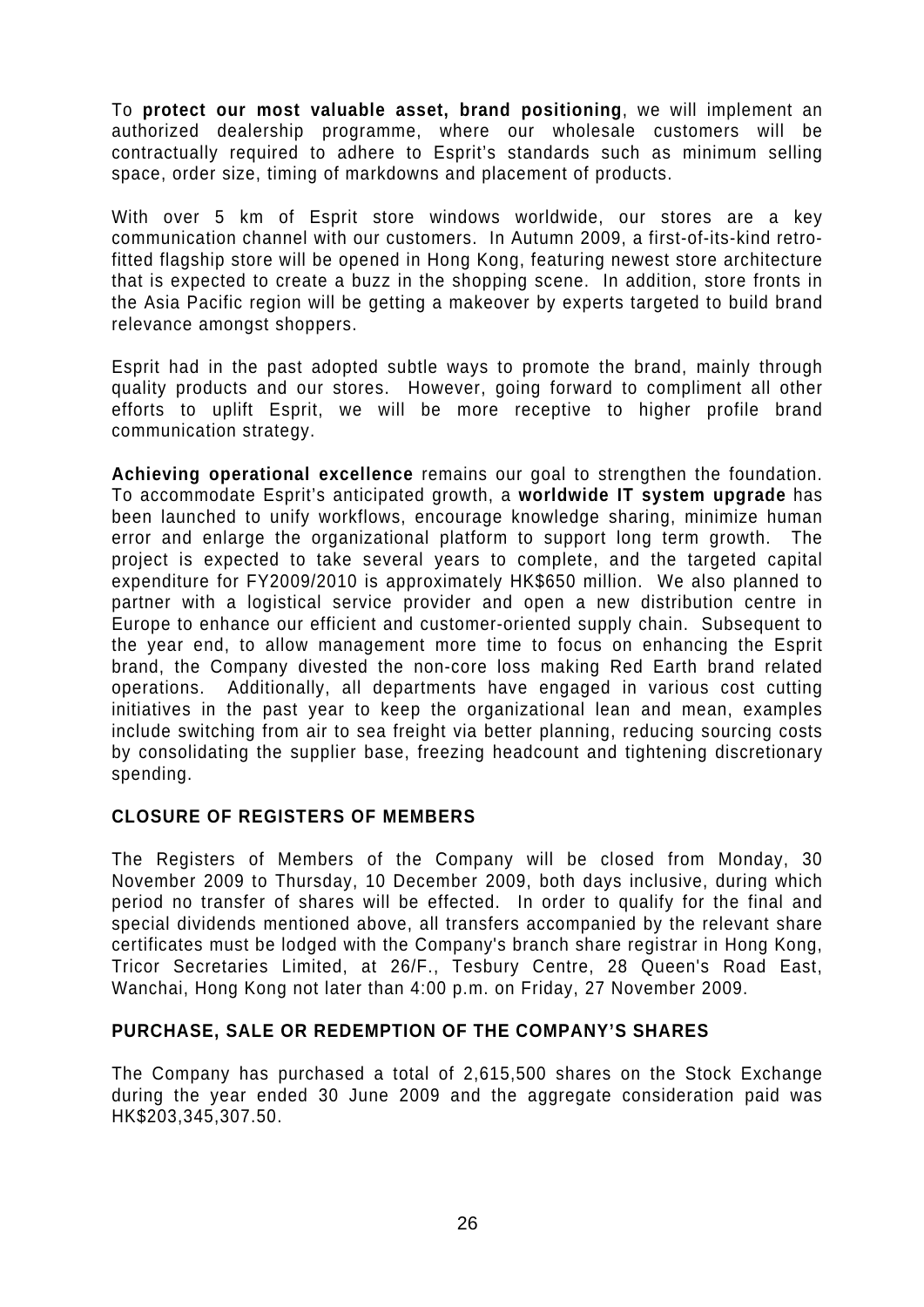Save as disclosed above, neither the Company nor any of its subsidiaries have purchased, sold or redeemed any of the Company's shares during the year.

## **AUDIT COMMITTEE**

As required under the Rules Governing the Listing of Securities on The Stock Exchange of Hong Kong Limited (the "Listing Rules"), the Company has an Audit Committee comprising of five Non-executive Directors of the Company, four of whom are Independent Non-executive Directors of the Company. The Audit Committee has reviewed the accounting principles and practices adopted by the Group and has also discussed auditing, internal controls, and financial reporting matters including the review of the consolidated results of the Group for the year ended 30 June 2009.

## **CORPORATE GOVERNANCE**

The Company has complied with the code provisions of Code on Corporate Governance Practices (the "Code") as set out in Appendix 14 of the Listing Rules throughout the year ended 30 June 2009, with the deviations as stated below:

Under the code provision A.2.1 of the Code, the roles of chairman and chief executive officer should be separated and should not be performed by the same individual. Currently, the roles of chairman and chief executive officer are performed by Mr. Heinz Jürgen Krogner-Kornalik as unanimously elected by the Board on 5 December 2006. However, subject to the appointment of Mr. Ronald van der Vis as the new Group CEO on or before 1 November 2009, Mr. Heinz Jürgen Krogner-Kornalik will step down from his position as Group CEO and remain in his role as Executive Chairman. Consequently, in accordance with A.2.1 of the Code, the role of the chairman and chief executive officer will be separated and will not be performed by the same individual.

Under the code provision A.4.1 of the Code, non-executive directors should be appointed for a specific term, subject to re-election. Non-executive Directors of the Company have not been appointed for a specific term. However, under Bye-law 87 of the Company's Bye-laws, all Directors, including Non-executive Directors of the Company, are subject to retirement by rotation and re-election in the annual general meeting of the Company and each Director is effectively appointed under an average term of 3 years.

The Company has strong commitment to act responsibly and therefore places a great deal of emphasis on ethical sourcing practices and enforces this belief with our suppliers and business partners. Social compliance audits are also performed regularly.